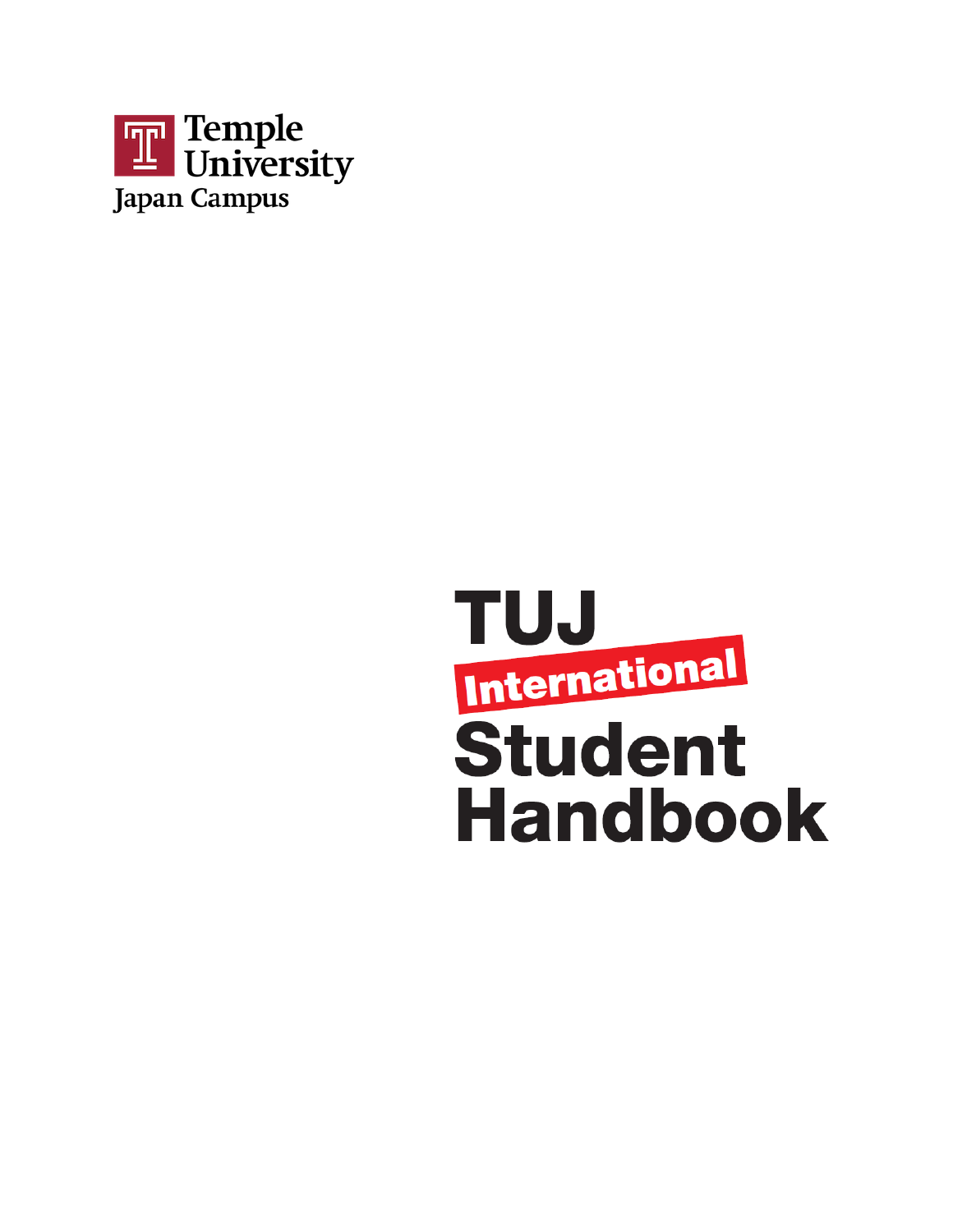# **Table of Contents**

| <b>Transportation</b>                                               | 1              |  |
|---------------------------------------------------------------------|----------------|--|
| <b>Public Transportation</b>                                        | 1              |  |
| Student Commuter Pass (see also the TUJ<br><b>Student Handbook)</b> | 1              |  |
| <b>Bicycles</b>                                                     | $\overline{2}$ |  |
| <b>Phones and Phone Services</b>                                    | 3              |  |
| <b>Making Calls</b>                                                 | 3              |  |
| <b>Cell Phones</b>                                                  | 3              |  |
| <b>Cell Phone Stores Near TUJ</b>                                   | 4              |  |
| <b>Money Matters</b>                                                | 4              |  |
| International Credit/Debit Cards                                    | 4              |  |
| <b>Exchanging Traveler's Checks</b>                                 | 4              |  |
| <b>Bank Information</b>                                             | 5              |  |
| Foreigner-friendly Banks Near TUJ                                   | 5              |  |
| Receiving Money From Abroad                                         | 6              |  |
| Making Wire Transfers Within Japan                                  | 6              |  |
| <b>Postal Services</b>                                              | 6              |  |
| Japan Post Service                                                  | 6              |  |
| Takuhaibin ("Delivery") Service                                     | 7              |  |
| <b>Medical Information</b>                                          | 7              |  |
| National Health Insurance (NHI)                                     | 7              |  |
| <b>NHI Premium</b>                                                  | 7              |  |
| How to Apply for NHI                                                | 8              |  |
| Hospitals/Clinics                                                   | 8              |  |
| <b>Importing Personal Medication</b>                                | 9              |  |
| <b>TUJ Housing</b>                                                  | 9              |  |
| <b>Finding an Apartment</b>                                         | 9              |  |
| Moving                                                              | 10             |  |
| Leaving Japan                                                       | 11             |  |

| Information for Visa-sponsored Students 11                    |    |
|---------------------------------------------------------------|----|
| Visa Holds and Related Sanctions                              | 11 |
| Disclosure of Criminal Activity in Japan                      | 11 |
| The Residence Card                                            | 12 |
| <b>Your Status and Full-time Enrollment</b><br>Requirement    | 13 |
| <b>Academic Progress</b>                                      | 13 |
| <b>Reduced Course Load Request</b>                            | 14 |
| Part-time Work Permission                                     | 15 |
| Traveling Abroad / Re-entry Permit                            | 16 |
| Leave of Absence (LOA) and Summer Off                         | 16 |
| <b>Extending Period of Stay</b>                               | 17 |
| General Requirements for Visa-sponsored<br><b>Students</b>    | 18 |
| Changing Status of Residence (Visa)                           | 18 |
| Withdrawing From TUJ                                          | 18 |
| Directions to the Tokyo Regional Immigration<br><b>Bureau</b> | 19 |
| <b>Part-time Jobs</b>                                         | 19 |
| Looking for a Part-time Job                                   | 19 |
| <b>Tax Information</b>                                        | 19 |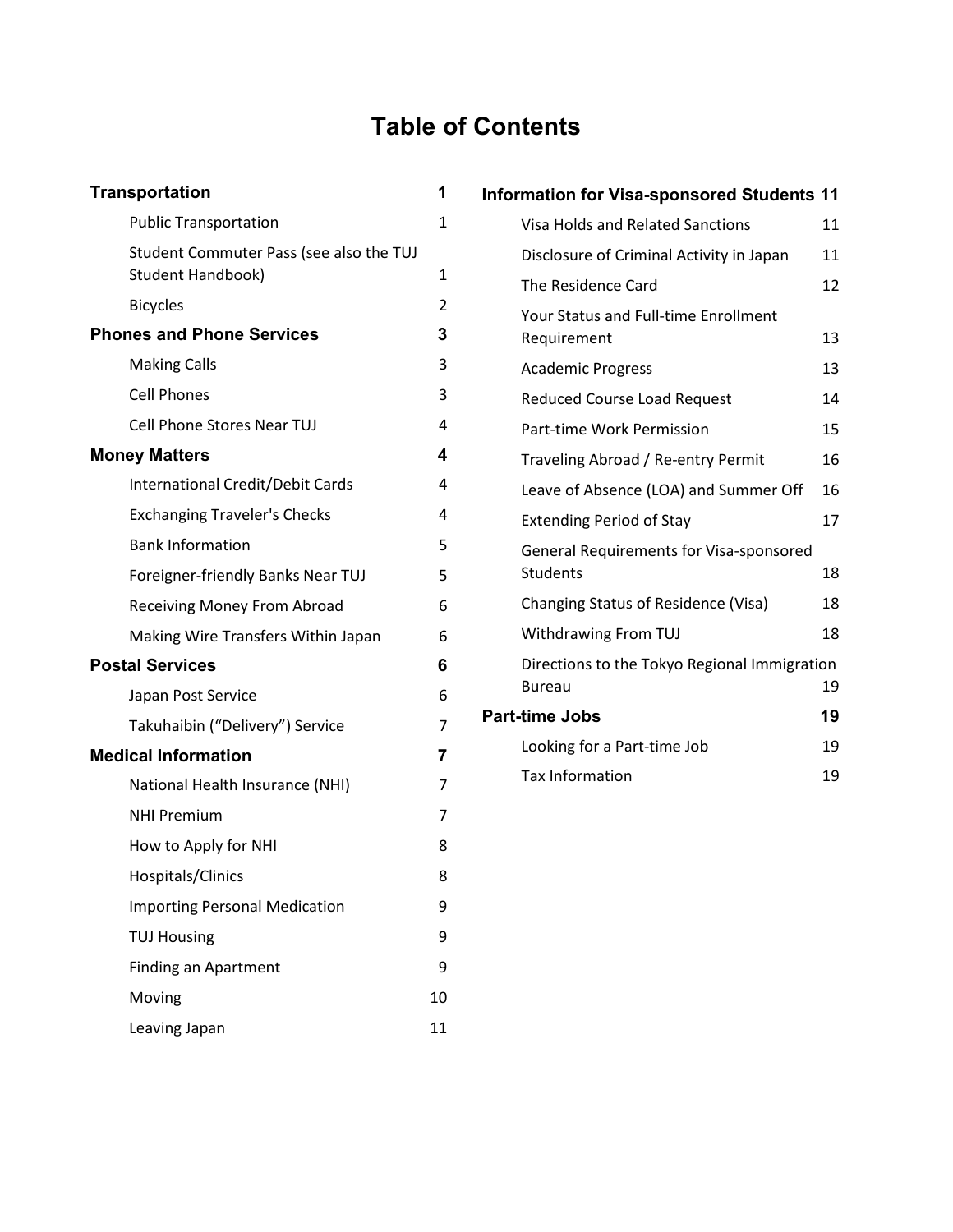# <span id="page-2-0"></span>**Transportation**

# <span id="page-2-1"></span>**Public Transportation**

Public transportation in Tokyo is dominated by an extensive network of clean and efficient trains, subways and buses run by a variety of operators. The train lines operated by JR East and the subway lines are most convenient for moving around central Tokyo. Taxis are very expensive (minimum charge is generally ¥ 410). Japan Railways (JR) is the railway network in Japan accounting for approximately 70 percent of the entire network. The rest of the network is run by private companies that mostly operate local lines in urban areas.

#### Train Categories

- Local 各駅 (*kakueki*) or 普通 (*futsu*): Stops at every station.
- Rapid 快速 (*kaisoku*): Skips some stations, but no difference in the ticket price.
- Express 急行 (*kyuukou*): Stops at even fewer stations than rapid trains.
- Limited Express 特急 (*tokkyu*): Stops only at major stations, and usually an express ticket must be purchased in addition to the base fare.
- Super Express 新幹線 (*shinkansen*): Shinkansens are only operated by JR, and a limited express fee must be paid in addition to the base fare.

#### Train Maps

- JR East Japan Railway: [www.jreast.co.jp/e/customer\\_support/information\\_center.html](http://www.jreast.co.jp/e/customer_support/information_center.html)
- Tokyu Railway (Private Lines): *<https://www.tokyu.co.jp/global/railway/line/>*
- Tokyo Metro (Subway): *<https://www.tokyometro.jp/en/>*

#### Route Finders

- Hyperdia Timetable and Route Search: *[www.hyperdia.com/en/](http://www.hyperdia.com/en/)*
- Jorudan Train Route Finder: *[https://world.jorudan.co.jp/mln/en/?sub\\_lang=nosub](https://world.jorudan.co.jp/mln/en/?sub_lang=nosub)*
- Taxi Fare Calculator: *<https://www.taxifarefinder.com/main.php?city=Tokyo-Japan>*

#### **[Pasmo Card](https://www.pasmo.co.jp/visitors/en/normalpasmo/)**

[Suica](http://www.jreast.co.jp/e/pass/suica.html) is the rechargeable prepaid IC card for JR East, and Pasmo is the rechargeable IC card of Tokyo's railway and subway companies other than JR. Both the Suica/Pasmo can be used to pay the fare for virtually all buses and trains in the greater Tokyo area, including JR trains, subways, and buses, but excluding the Shinkansen. The initial cost of the card is ¥500 as a refundable deposit. We recommend Pasmo which you can use as your commuter pass later.

#### **How to Ride the Bus**

There are few English displays or announcements on city buses, so make sure you have a memo of where you would like to go, and ask the driver to make sure you are getting on the right bus. Most buses in Tokyo have a flat fare system, and you are to enter through the front door, pay a flat fare when entering, and exit through the rear door. If you do not have the exact fare, use the change machine on the bus to get small coins. You can use Suica or Pasmo but make sure to have enough money in your card before you get on. When your stop is approaching, press one of the buttons on the wall to signal the driver that you wish to get off at the next stop.

#### <span id="page-2-2"></span>**Student Commuter Pass (see also [the TUJ Student Handbook\)](https://www.tuj.ac.jp/sites/japan/files/all-student-handbook-spring-2022.pdf)**

Students can purchase a student commuter pass 通学定期券 (*tsugaku teiki-ken*) to commute to and from the university by public transportation. This pass will give you unlimited use within a fixed period/route.

#### **How to Obtain a Student Commuter Pass:**

1. Present your [Student ID](https://tuportal6.temple.edu/group/japan/student-id-card) with a valid semester sticker to Information Center(1F) to obtain a Commuter Pass Certificate 通学証明書 (*tsugaku shomei sho*).

2. Take the Commuter Pass Certificate to a train/bus ticket office and fill out the ticket request form to purchase your commuter pass. There is a small office near the central ticket gate of [Sangenjaya station.](https://www.tokyu.co.jp/image/railway/img/denen_sangenjaya.jpg)

Note: Your mailing address in Self-Service Banner (SSB) must match your commuting address in order for a Commuter Pass Certificate to be issued.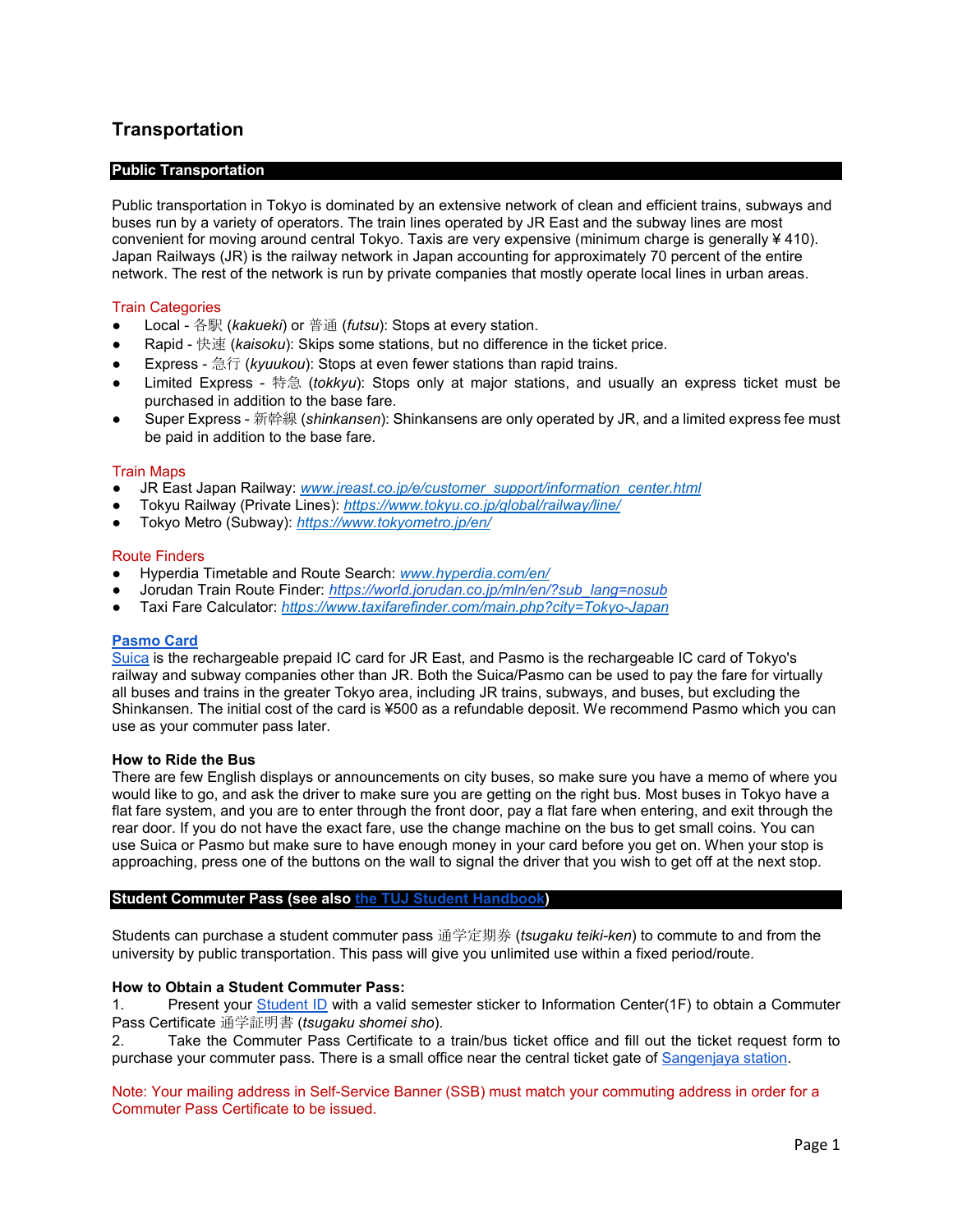## <span id="page-3-0"></span>**Bicycles**

Bicycles are a popular form of transportation in Japan. Basic everyday bicycles cost around ¥10,000, while used ones are available for less.

## **Bicycle Crime-prevention Registration**

In order to fight bicycle theft, crime-prevention registration 防犯登録 (*bouhan touroku*) with the police is required by law. If you are stopped by police and inquired for riding on a bicycle that is not properly registered in your name, the consequence can be complicated.

# Registering a New Bicycle

When purchasing a new bicycle, the registration process will likely be handled by the store. Make sure to bring the following items, and keep the receipt of registration given by the shop. You will need it when you change your address, re-sell the bicycle, request for disposal, or in the event that you need to report a theft incident to the police.

- 1. ¥660 registration fee (valid for 10 years)
- 2. Personal identification
- 3. Proof of address

# Registering a Used Bicycle

If you receive a used bicycle from a friend or acquaintance you must re-register the bicycle under your name at the local police station (most bicycle shops also handle crime-prevention registration). You need to bring the following information with you to register a used bicycle.

- 1. The bicycle
- 2. ¥660 registration fee (valid for 10 years)
- 3. Original registration receipt
- 4. [Note from the original owner saying they have given/sold you the bike](https://chiba-bicycle.com/jotoshomei.pdf) (sample: Chiba prefecture)<br>5. Personal identification
- 5. Personal identification
- 6. Proof of address

# **[Road Rules](https://www.npa.go.jp/koutsuu/kikaku/trafficsafety/traffic_safety_en.pdf)**

Below are key traffic rules you should be aware of when riding a bicycle in Japan.

- Bicycles must be ridden on the left side of the road.
- Bicycles may be ridden on sidewalks if the sidewalk is designed to allow bicycle use, or if the rider is under the age of 13, aged 70 and older, or physically handicapped.
- When riding on the sidewalk, bicyclists must yield the right-of-way to pedestrians and go slow on the side closest to the road.
- The following actions are prohibited: riding under the influence of alcohol, riding with more people than the bicycle is designed to carry, riding alongside another bicycle, riding while holding an open umbrella, and talking on a mobile phone while riding.
- The Tokyo Metropolitan Government requires all bicycle riders (including children) to enroll in Bicycle Liability Insurance. This insurance will help you pay for any damage or injury to others in case you cause an accident while you are riding a bicycle.

#### **Bicycle Insurance**

All bicycle riders are required to enroll in insurance such as a bicycle casualty insurance to ensure that you can pay for any damage or injury to others if you are involved in a cycling accident. Please check the terms and condition of your insurance plan if it is included. If not, you will need to add one or purchase new cycling insurance.

You are already enrolled in bicycle casualty insurance if you have the fire insurance or car insurance that your casualty insurance includes personal liability insurance as a special rider. Please ask your insurance agent for more information about confirming or adding the special rider to your insurance plan. You may also be enrolled under daily life liability insurance or compensation liability mutual aid.

#### **Parking**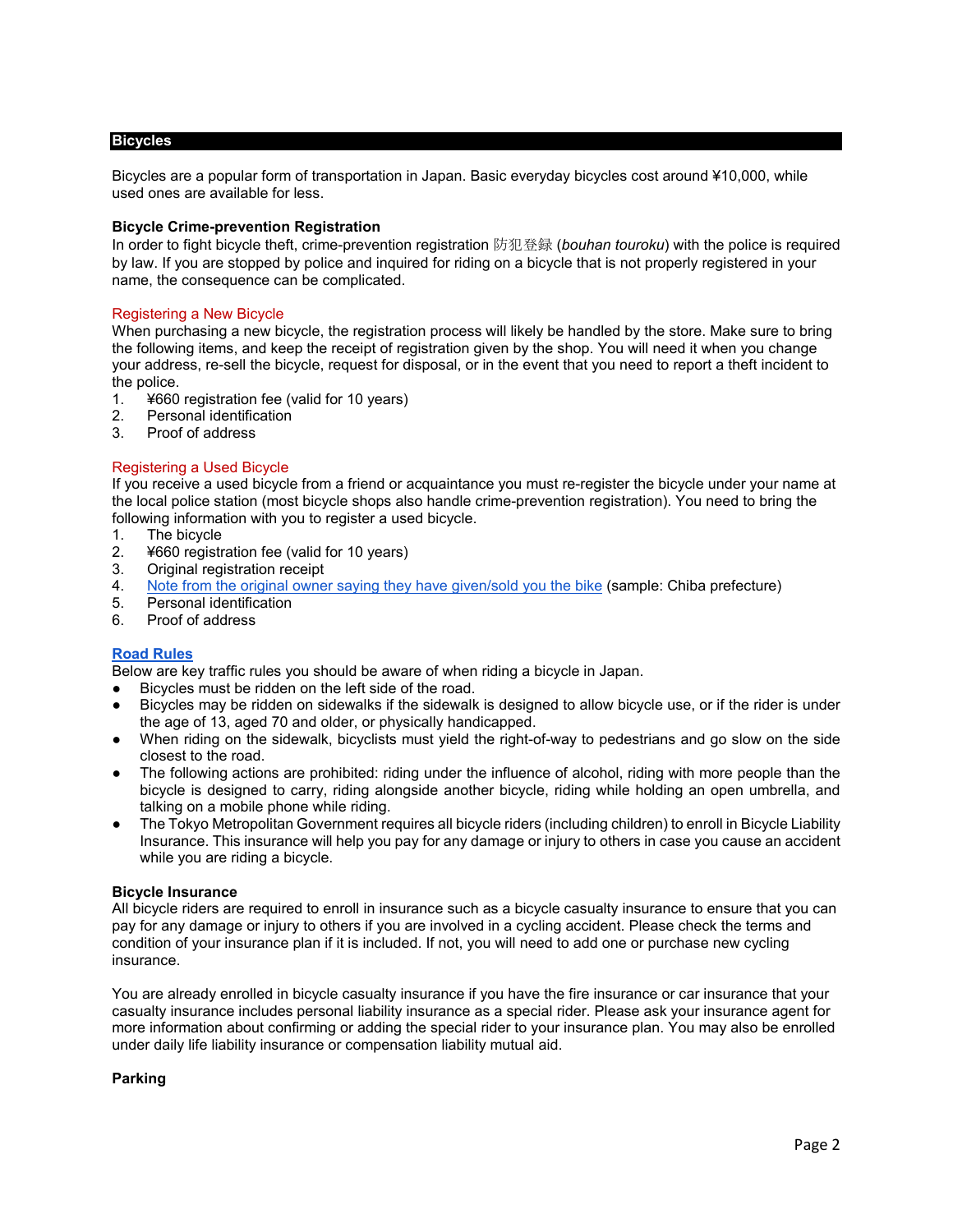Bicycles/motorcycles should not be left on streets or sidewalks unattended because they impede the safe passage of pedestrians and could hamper emergency response efforts in times of disaster. Bicycles parked in designated "No Parking Zones" will be removed and kept at the bicycle pound for up to one month. A fee will be charged to retrieve your bicycle (¥2,000 or ¥3,000 depending on the city/ward). Make sure you find a dedicated parking area located near most railway stations and shopping centers (usually a small fee is required). For more information about parking your bike at TUJ, see the ["TUJ Student Handbook"](https://www.tuj.ac.jp/ug/student-services/handbooks.html).

# <span id="page-4-0"></span>**Phones and Phone Services**

# <span id="page-4-1"></span>**Making Calls**

In Japan, cell phones 携帯 (*keitai*) are more common than landlines, and most young Japanese people do not bother purchasing land lines. To place a call within Japan, dial all digits of the number you wish you to call. If you are calling from a landline to another landline in the same area code you may omit the area code when dialing.

#### **International Calls**

There are various ways to make international phone calls from Japan, however the best rates are internet based services, such as Skype. Calling cards are also available online and can be used at public pay phones. To make an international call from a landline, dial the international access code (010 or 001), followed by the country code and the number you wish to call (if the number starts with a 0, drop the 0).

#### **Public Pay Phones**

Pay telephones can be found at public areas such as local parks or administrative buildings. It is good to know where exactly those are located in your area as you may use it when your mobile network is down during emergencies.Most phones will take both ¥10 and ¥100 coins (no change is given for ¥100 coins). All calls (including local ones) are charged based on the length of the call - approximately ¥10 per minute for calling a landline. International calls can only be made from a few types (usually the gray pay phones).

#### **Toll Free Numbers**

Toll free numbers in Japan usually begin with a (0120) prefix. Note that cell phones usually cannot connect to toll free numbers.

#### <span id="page-4-2"></span>**Cell Phones**

The major Japanese mobile service providers are docomo, au, and SoftBank. You may want to contact your cell phone service company in your home country to see if they have any international plans for use in Japan. With most companies, incoming calls are free. Most mobile phones can also receive and make calls internationally. Cell phones can be purchased at cell phone shops and major electronic stores.

#### **Contract Phones**

Japanese phones are not sold alone. Buying a phone means making a postpaid monthly contract, which is usually a month-to-month contract over a 24-month period.

#### What You Need

- 1. Residence Card
- 2. Passport
- 3. Credit card

If you are choosing a bank payment option, the following documents are also required:

- Japanese bank account (bank card/passbook)
- **National Health Insurance Card**
- Student ID

For minors (age 19 or younger)\*, the following are also required:

- Original copy of Parent/Legal Guardian Authorization Form (Note that it is often required to have your local guardian.)
- Photocopy of your parent/guardian's identification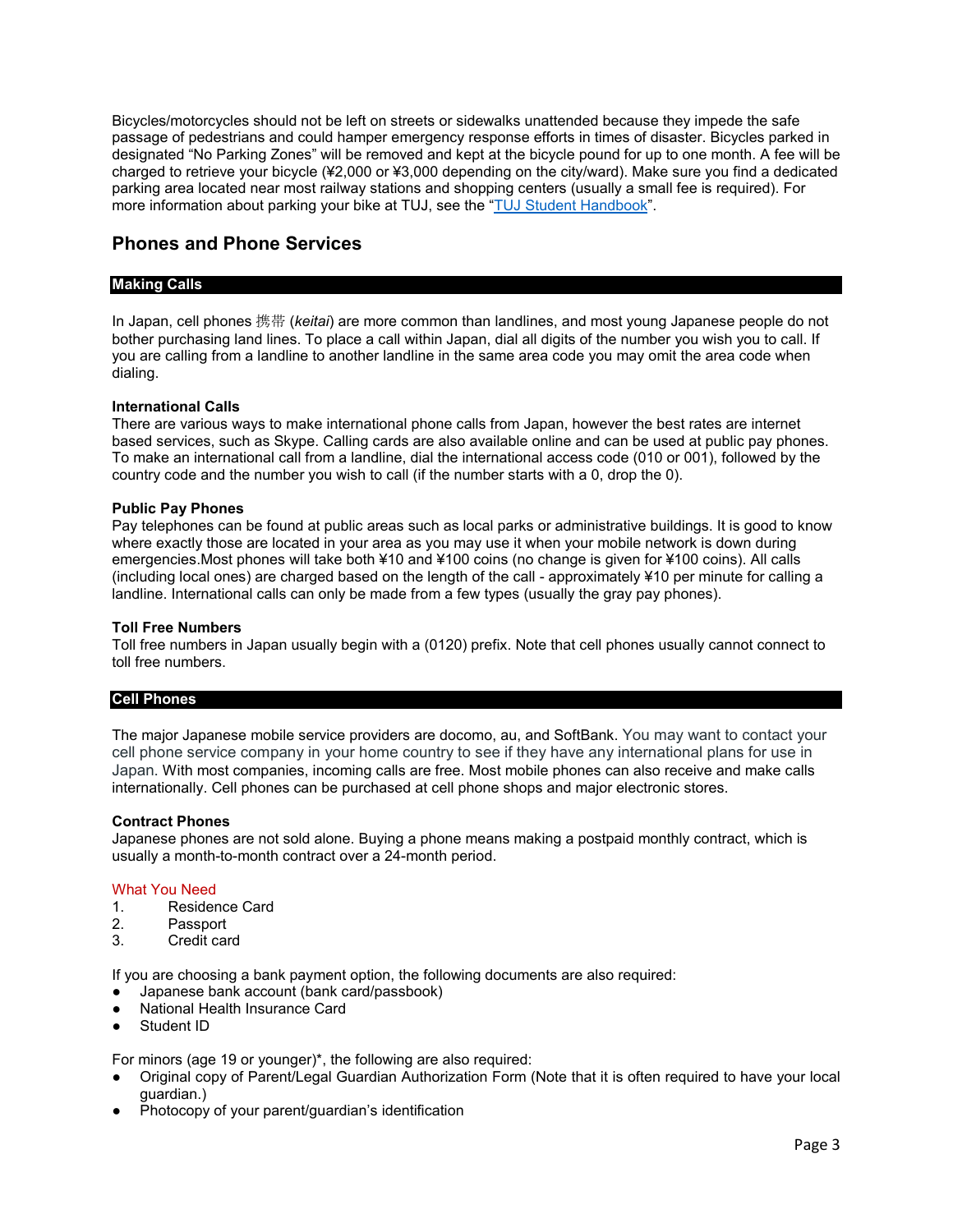*\*Effective April 2022, minors will be 17 or younger.*

# **SIM Cards**

Your phone must be SIM-unlocked and compatible with the Japanese frequencies. There are SIM cards with voice capability (Data+Voice) and SIM cards without voice capability (Data-Only). Having voice capability simply means that you have a Japanese phone number and that you are able to make traditional phone calls and send SMS. Even with a data-only SIM card without voice capability, you can use what's called VOIP, or Voice Over Internet Protocol, which you can make calls through various internet applications rather than through a traditional phone line. Please be aware that phones without voice capability are unable to either make or receive traditional calls.

# **Prepaid Phones**

An exception to the contracting system are prepaid phones, which are generally the best option if you are staying in Japan less than one year. Prepaid phone services are currently offered by SoftBank and au, starting at around ¥5,000. Credit, which is used for outgoing calls and email, can be bought at cell phone stores, convenience stores, and online.

# <span id="page-5-0"></span>**Cell Phone Stores Near TUJ**



Big home electronics stores such a[s Bic Camera Shibuya East](https://www.biccamera.com.e.lj.hp.transer.com/bc/i/shop/shoplist/shop008.jsp) (1F Annex) and [LABI Shibuya](http://www.yamadalabi.com/shibuya/access/index.html) (1F) sell and contract cell phones as well as various ranges of SIM cards.

**SoftBank Shibuya <https://www.softbank.jp/en/mobile/>**

**Address:** Kiyama Building, 27-4 Udagawa-cho, Shibuya-ku, Tokyo

**Telephone:** 03-5459-6625

#### **Access:**

3-minutes walk from Shibuya Station (The right direction on SHIBUYA 109 store cross on the Bunka-street)

**Business Hours:** 10 AM – 9 PM

# <span id="page-5-1"></span>**Money Matters**

#### <span id="page-5-2"></span>**International Credit/Debit Cards**

Most bank ATMs in Japan accept only cards issued by Japanese banks, but ATMs at [Seven-Eleven](https://www.sevenbank.co.jp/intlcard/index2.html) and those that have PLUS systems take international ATM cards.

Be sure to check the following with your bank or credit card company before using ATMs that can use international cards.

- That your credit card can be used abroad and notify them that you will be using your card overseas.
- Know your 4-digit personal identification number (PIN)
- Inquire about fees and daily and/or monthly limits that are associated with international withdrawals.
- Check the maximum withdrawal limit with your bank. Request it be increased, if necessary.

#### <span id="page-5-3"></span>**Exchanging Traveler's Checks**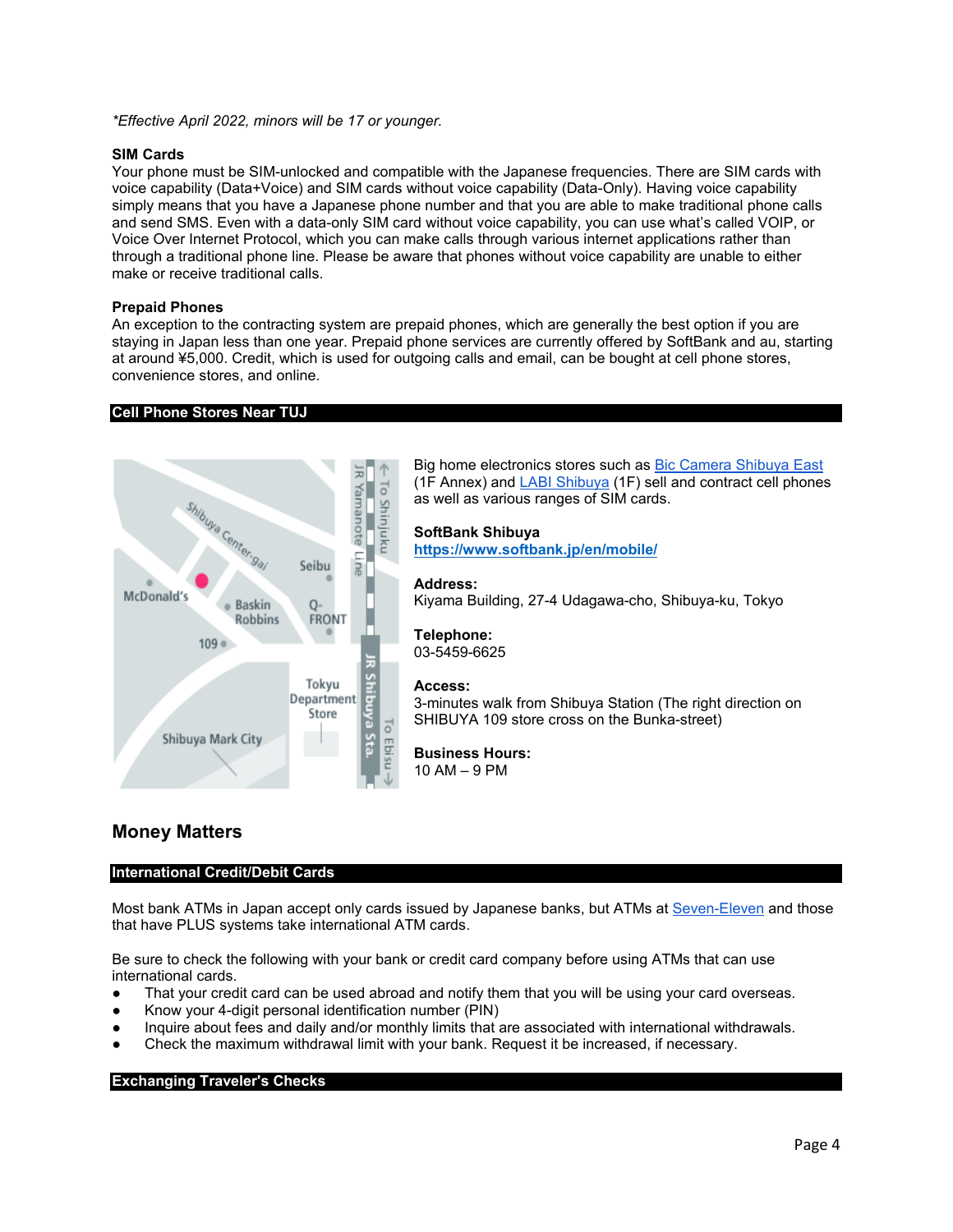Banks or money exchanges displaying an Authorized Foreign Exchange sign can exchange currency and traveler's checks. Exchange rates are usually displayed at the foreign exchange counter. Please note that your personal check in foreign currency CANNOT be cashed in Japan.

#### <span id="page-6-0"></span>**Bank Information**

#### **Business Hours**

Most major banks are open weekdays from 09:00 to 15:00. In Japan, due dates for many kinds of payments fall on the 20th, 25th, or the last day of every month. Banks tend to be crowded at this time, so you are advised to take care of your banking matters earlier in the month or through an ATM.

#### **ATMs/Cash Dispensers**

Most bank ATMs and Cash Dispensers are available past their regular business hours. The machines found in convenience stores, for example, are often available around the clock. However, note that you will pay extra for withdrawing money during non-banking hours or on weekends even if you are withdrawing money at your own bank.

#### **Bank Account Creation and MyNumber**

For your local bank account, we recommend that you open a Japan Post bank account using **[this link.](https://jp-bank-kaisetsu.japanpost.jp/account_open/0010.php)** After you complete the application, you can submit it to a nearby Japan Post Bank. You will need to bring your residence card with your updated address information (after your visit to the ward office), your passport and Student ID. Note that on the website form, the auto conversion from English to Japanese Katakana may not work properly sometimes due to a technical glitch.

[MyNumber](https://www.kojinbango-card.go.jp/en/) is a Japanese identification number, similar to a social security number in the United States. MyNumber will be automatically sent to you once you register your move-in at the ward office. Depending on how speedy the ward office is, it may take a few weeks to receive it by post.

If you are to receive money from abroad to your Japan Post bank account, you need to forward the details of [Remittance from overseas](https://www.jp-bank.japanpost.jp/en/djp/en_djp_index.html) banks to the sender.

At the same time, you need to inform your MyNumber to a bank. Two ways for a bank to confirm your MyNumber;

**1.** Obtain "**Jyuminhyo**", a certificate of your residency at nearby administrative service center or ward office.

You need to bring your Residence Card with you and make sure to ask for a copy of Jyuminhyo (住民票) with **MyNumber**(個人番号) printed. If you don't ask for it, the field for MyNumber will be hidden. It costs 300 yen per copy.

**Musashi Kosugi - [Kosugi Administrative Service Corner](https://www.city.kawasaki.jp/en/site_policy/0000000079.html)** is located on the north exit bus terminal side of JR Musashi-Kosugi Station, underneath the station post-house

**Hakusan - [Ohara Community Center](https://www.city.bunkyo.lg.jp/shisetsu/kumin/chiiki/ohara.html)** is located 10 min walk from Hakusan House, 1-4-3 Sengoku, Bunkyoku

**2.** Make a plastic MyNumber Card. <https://www.kojinbango-card.go.jp/en-kojinbango/>

#### <span id="page-6-1"></span>**Foreigner-friendly Banks Near TUJ**



**Japan Post Bank - [Setagaya Branch](https://global.map.japanpost.jp/p/en/search/dtl/300101045000/?&cond100=1&cond101=1&cond102=1&cond103=1&cond104=1&cond105=1&cond106=1&cond107=1&cond108=1&cond109=1&&his=ew,nm)** Access: a 10-minute walk from Sangenjaya Station Address: 2-1-1 Sangenjaya, Setagaya-ku TEL: 03-3418-5694 / Hours: 09:00 to16:00 Note: Basic Japanese language skills required, limited English.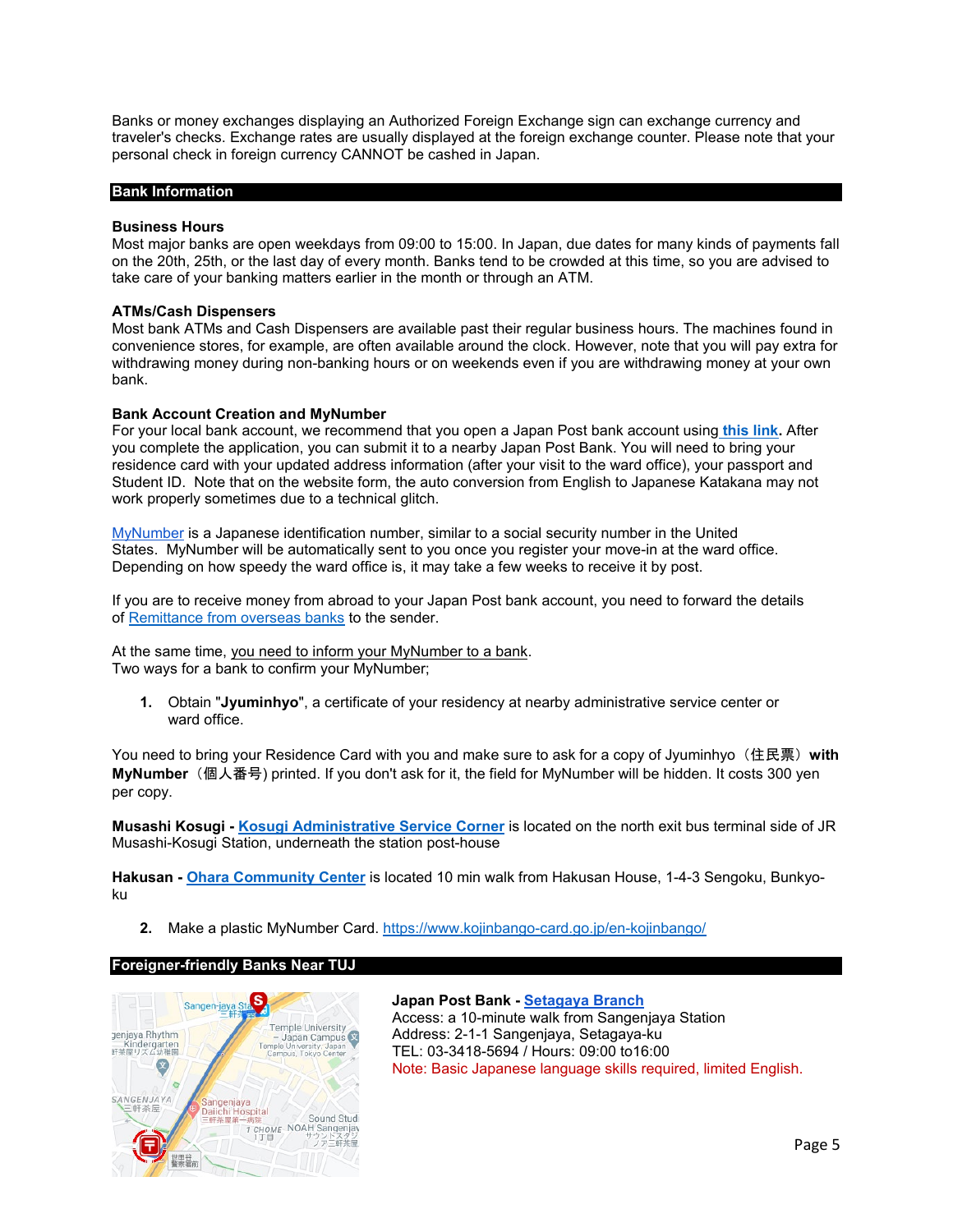## **Shinsei Bank - [Shibuya Branch](https://sp.shinseibank.com/english/atm/tempo/035/shibuya.html)**

Access: a 2-minute walk from Exit B3 of Shibuya Station Address: 14-16, Shibuya 1-chome, Shibuya-ku, Tokyo 150-0002

Tel 0120-458-860 / Hours: 09:00 to 17:00 weekdays Notes:

- **Students must be in Japan for more than 6 months to open a Bank account with Shinsei Bank.**
- Minors are not allowed to open a bank account.
- Cell phone or personal landline is also required.

#### **SHINSEI BANK** -Shibuya Nomura Securities Building S<mark>eibu De</mark>p ibuya Bowl Shibuya Post Office Exit 11 **SUTAY** To Omotesando Miyamasuzaka **∢To Do** 18 Shibuya Hachiko<br>Statue shibuya Hika East<br>Exit To Ebisu Mell-an Sta

# <span id="page-7-0"></span>**Receiving Money From Abroad**

Below are a few methods you may want to look into when having money sent to you in Japan. Note that international wire transfers usually require a handling fee of at least ¥2,500.

- International Wire Transfer (Japanese bank account required) You will need to register "My Number" at your bank.(see page 6 - Japan Post bank)
- International Postal Money Order: *[www.usps.com/](http://www.usps.com/)*
- Western Union Money Transfer Service: *[www.westernunion.co.jp/en/index.php](http://www.westernunion.co.jp/en/index.php)*
- PayPal: *[www.paypal.com/](http://www.paypal.com/)*

# <span id="page-7-1"></span>**Making Wire Transfers Within Japan**

In order to send money to another account in Japan (paying rent, etc.), you need to specify the following information. A Japanese bank account is not required for this type of transaction, and can be done at any bank ATM (transaction fees will be higher if you do not have a bank account).

- 1. Recipient's account type checking account 当座 (*toza*) or savings 普通 (*futsu*)
- 2. Bank name<br>3 Bank brancl
- 3. Bank branch name<br>4. Account number
- 4. Account number<br>5. Account holder's
- 5. Account holder's name

# <span id="page-7-2"></span>**Postal Services**

#### <span id="page-7-3"></span>**Japan Post Service**

Most post offices are open weekdays from 09:00 to 17:00. Postcards and stamps are available at local post offices as well as convenient stores with the postal service logo. [ttps://www.post.japanpost.jp/index\\_en.html](https://www.post.japanpost.jp/index_en.html)

#### **Mailboxes**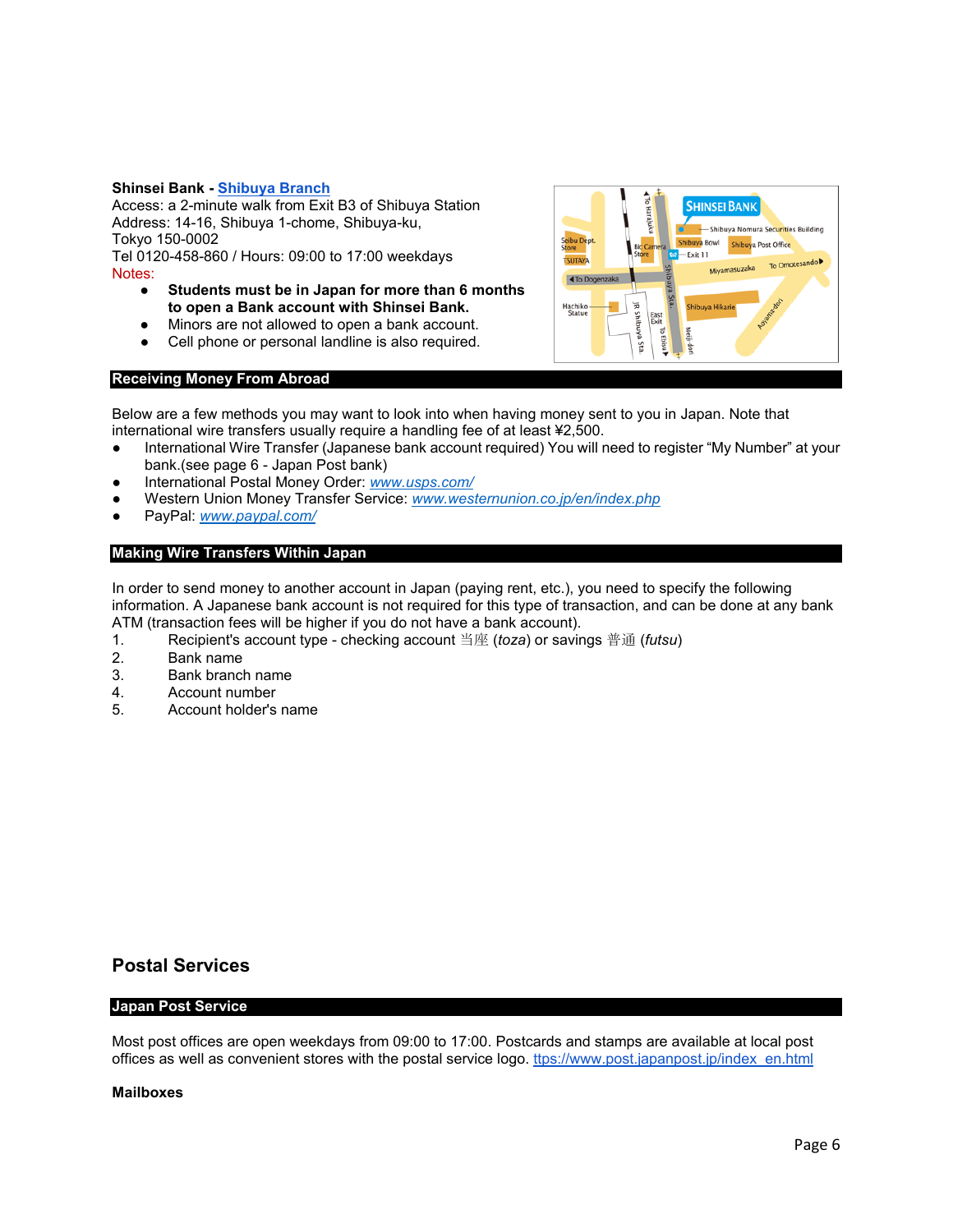Red mailboxes are located throughout and usually have two slots – one for domestic and regular-sized mail, and one for international and odd-sized mail.



**Post Office Near TUJ**

The closest post office to TUJ i[s Sangenjaya Ekimae](https://global.map.japanpost.jp/p/en/search/dtl/300101371000/?&cond100=1&cond101=1&cond102=1&cond103=1&cond104=1&cond105=1&cond106=1&cond107=1&cond108=1&cond109=1&&his=ew,nm)  [Post Office](https://global.map.japanpost.jp/p/en/search/dtl/300101371000/?&cond100=1&cond101=1&cond102=1&cond103=1&cond104=1&cond105=1&cond106=1&cond107=1&cond108=1&cond109=1&&his=ew,nm) (a 10-minute walk from TUJ). **Address:** 4-22-5,Taishido,Setagaya-ku,Tokyo **Hours:** 9:00 - 17:00 weekdays only (postal service)

For assistance in English, please visit [Setagaya Post](https://global.map.japanpost.jp/p/en/search/dtl/300101045000/?&cond100=1&cond101=1&cond102=1&cond103=1&cond104=1&cond105=1&cond106=1&cond107=1&cond108=1&cond109=1&&his=ew,nm)  [Office.](https://global.map.japanpost.jp/p/en/search/dtl/300101045000/?&cond100=1&cond101=1&cond102=1&cond103=1&cond104=1&cond105=1&cond106=1&cond107=1&cond108=1&cond109=1&&his=ew,nm)

# <span id="page-8-0"></span>**Takuhaibin ("Delivery") Service**

Door-to-door delivery services 宅配便 (*takuhaibin*) or 宅急便 (takkyuubin) are also provided by various companies other than the post office. These services are convenient for sending parcels, oversized boxes, cooled or frozen foods, furniture, and suitcases. Delivery is usually the next day and costs are moderate.

#### **Takuhaibin Service Companies**

- Yamato Transport: *<http://www.kuronekoyamato.co.jp/en/>*
- <span id="page-8-1"></span>● Sagawa Express: *[www.sagawa-exp.co.jp/english/](http://www.sagawa-exp.co.jp/english/)*

# **Medical Information**

#### <span id="page-8-2"></span>**National Health Insurance (NHI)**

[National Health Insurance](https://yosida.com/forms/nationalins.pdf) 国民健康保険 (*kokumin kenko hoken*) is a regional medical insurance system based on mutual aid. NHI covers 70% of your medical bills (note that some medical treatment may not be covered), and all foreign nationals who have permission to reside in Japan for more than three months must join the National Health Insurance (NHI) at their local ward office within 14 days of arriving in Japan. You are required to apply for NHI even if you have private medical insurance.

#### [Sample National Health Insurance Card](https://tuportal6.temple.edu/documents/627136/795118/National+Health+Insurance+Information+%281%29.pdf/269576d3-3811-7078-732e-a9d3b1aeaae0?t=1630911781421)

| 記号                                                       | 被保険者証 有効期限 平成23年<br>器号 |       |            | 9月 30日       |
|----------------------------------------------------------|------------------------|-------|------------|--------------|
| 氏名<br>Name of Insured Person                             |                        |       |            |              |
| 生年月日 Date of Birth 卫尿                                    | Japanese Year<br>征     | Month | Day        | Gender<br>性别 |
| 資格取得年月日Valid From L成22年 8月<br>交付年月日 Date Issued 平成22年 8月 |                        |       | 19日<br>19E |              |
| 世帯主氏名 Name of Head of Household                          |                        |       |            |              |
| <b>住所 Address</b>                                        |                        |       |            |              |

#### <span id="page-8-3"></span>**NHI Premium**

The insurance premium is calculated on a one-year basis, from April of the present year through March of the next year, based on your previous annual income in Japan and the number of family members. The amount varies depending on the city/ward in which you reside, however the premium does not change depending on how many times you use your insurance.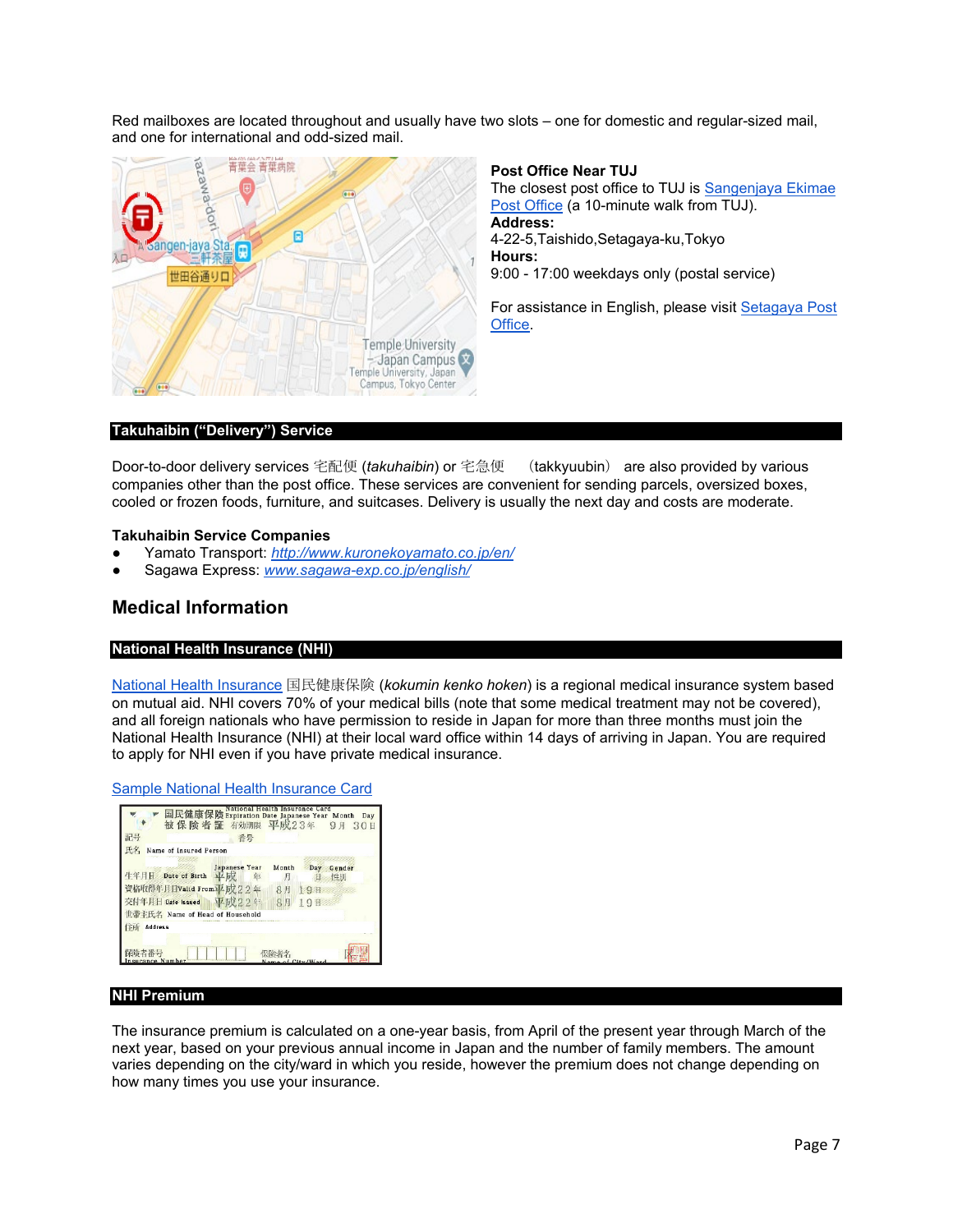## **Low Income Discount**

If you had no or low income in Japan the previous year, you are eligible for a discount on your premium. The form you need to complete is called Summarized Claim of Income 国民健康保険簡易申告書 (*Kokumin Kenko Hoken Kanni Shinkokusho*). This discount must be renewed each year, and may increase according to income from part-time jobs. You will be fined if you have overdue health insurance payments.

# **Discount Renewal by filing [Resident Tax](https://tuportal6.temple.edu/group/japan/nhi-resident-tax-and-medical-info#DynaContentContainer_oxuo_2)**

Each year between February and March, you must submit a Proof of Earnings Form 所得証明書 (*Shotoku Shomeisho*) or Summarized Claim of Income 国民健康保険簡易申告書 (*Kokumin Kenko Hoken Kanni Shinkokusho*) to the city/ward office in which you resided as of January 1 of the current year. This will determine the premium for the next fiscal year. Forms can be obtained at the city/ward office or you can call and request to have it mailed to you.

Note: Failure to file your tax will result in a higher premium and you will need to visit your city/ward office with your NHI card to make adjustments.

# <span id="page-9-0"></span>**How to Apply for NHI**

It is recommended that you apply for NHI and the premium discount (if applicable) at the same time you register your place of residence at your city/ward office. Be sure and ask for the discount on your premium if you have no or low income in Japan the previous year.

# What You Need

- 1. Passport
- 2. Residence Card
- 3. Address in Japan
- 4. [TUJ Student ID](https://tuportal6.temple.edu/group/japan/student-id-card)
- 5. Payment slip from last year (if applicable)

# **[If You Move](https://tuportal6.temple.edu/group/japan/osse-residence-card-page)**

If you move to a different ward or city, follow the steps below to obtain a new NHI card.

1. Go to the old ward/city office and obtain a "Certificate of Moving Out" 転出届 (*tenshyutsu-todoke*) and return the old NHI card at the same time.

2. Submit the "Certificate of Moving Out" to the new ward/city office and register your new address and obtain a "Certificate of Moving In" 転入届 (*tennyu-todoke*) and reapply for the NHI card.

#### <span id="page-9-1"></span>**Hospitals/Clinics**

#### **Finding a Hospital/Clinic**

For general purpose (non-emergency, non-chronic) conditions, just about any hospital will be sufficient, but if you want specialized care or prefer to visit a hospital with English-speaking staff, you may need to do some research before going to the doctor. Note that some international clinics with foreign staff may not accept NHI, so be sure to check before you go. If you have additional private insurance, you can pay up-front and then be reimbursed from your insurance company later.

#### **[Sangen-jaya Clinic](https://sancha-naika.com/english.html)**



Access: a 13-minute walk from TUJ on Address: 2-20-18,Sangenjaya,Setagaya-ku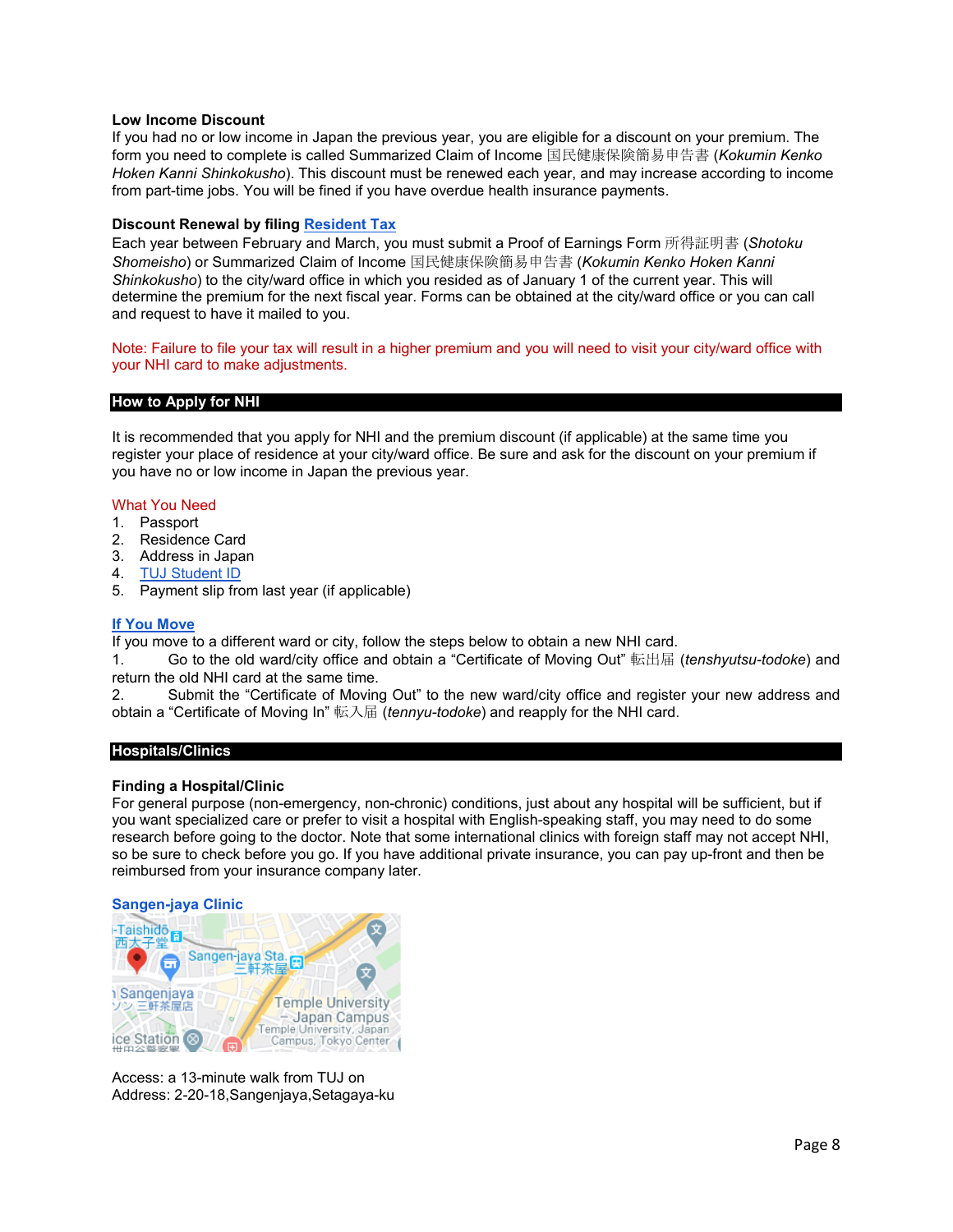Tel: 03-3421-4522 Hours: Monday through Friday 09:30 to18:00 \*Closed for lunch between 13:00 and 14:30 Saturday 09:30 to 13:00 Note: OSSE also has [a list of various types of hospitals and clinics.](https://tuportal6.temple.edu/documents/627136/634109/EN+Hospitals+%26+Clinic+near+TUJ+2021.pdf/4915fb54-aef1-037b-e9e7-38876c917c44?t=1630560605311)

#### **[Going to a Hospital/Clinic](https://tuportal6.temple.edu/documents/627136/634109/Medical+Information+and+Support+Services+2021.pdf/9c22f3de-f106-1aa7-c36a-e1e7cf8d4b68?t=1630395885416)**

Hospitals and clinics in Japan are often open for walk-ins, and follow the following procedures:

1. When you arrive, you will be asked to show your NHI card and fill out forms with your personal information. Do not hesitate to ask for help at the reception desk if you have any questions.

2. Your name will be called when the doctor is ready to see you.

3. After the diagnosis and treatment, wait in the lobby again until your name is called to make the payment.

4. Depending on the hospital/clinic, you may receive your medication directly, or you may be given a prescription. If you get a prescription, take it to a pharmacy nearby to purchase your medication.

Please se[e Student Handbook](https://www.tuj.ac.jp/ug/student-services/handbooks) for Medical / Emergency details.

#### <span id="page-10-0"></span>**Importing Personal Medication**

Although it is strongly recommended to see doctors in Japan and receive prescriptions here, there may be more complex situations where you need to personally import some medications for your treatment. Prescriptions from outside of Japan are generally not allowed. For more information, visit the Ministry of Health, Labour and Welfare's website:

<https://www.mhlw.go.jp/english/policy/health-medical/pharmaceuticals/01.html> Important: If you have a serious and/or chronic medical condition, inform OSSE.

# **Housing Information**

#### <span id="page-10-1"></span>**TUJ Housing**

[All TUJ visa-sponsored students](https://www.tuj.ac.jp/ug/student-services/housing/requirements) are required to live in TUJ housing for their first semester. [Housing options](https://www.tuj.ac.jp/ug/student-services/housing/options) include a homestay or one of two possible TUJ dorms. If you are staying in TUJ housing, you need to follow the rules and policies specific to your dorm, and cooperate with your dorm manager(s) as they address needs that arise. If you are in the homestay program, make sure you understand the homestay contract and the specific requests of the homestay family.

After the first semester, students are responsible for finding their own housing. Students need to vacate the dorm or leave the homestay 3 days after the last day of final exams for the semester. Check the [TUJ academic](https://www.tuj.ac.jp/ug/academics/semester-info/calendar)  [calendar](https://www.tuj.ac.jp/ug/academics/semester-info/calendar) for specific dates for final exams each semester. If you are unsure of your official dorm checkout date, talk to your dorm manager.

#### <span id="page-10-2"></span>**Finding an Apartment**

At mid-semester, OSSE will hold housing fairs and information sessions, and all students starting to look for [housing](https://www.tuj.ac.jp/ug/student-services/housing/find-apt-tokyo) are encouraged to attend. In addition, students can also go directly to a private real estate company (*fudosan*), which can easily be found around train stations. Be aware however that most of these companies do not speak English. Also note that TUJ does not operate as a relocation service or real estate agency, and does not serve as a guarantor for housing.

#### **Move-in Fees**

In Japan, apartments are usually rented through real estate agents rather than landlords. Below are customary fees you should be aware of when looking for an apartment.

#### Key Money 礼金 (Reikin)

Key money is a one-time, nonrefundable payment to the owner as a form of gratuity and for the "honor" of renting an apartment from them. The amount of money is equivalent to about two months' rent. Recently, there are some apartment companies that do not require key money.

Deposit 敷金 (Shikikin)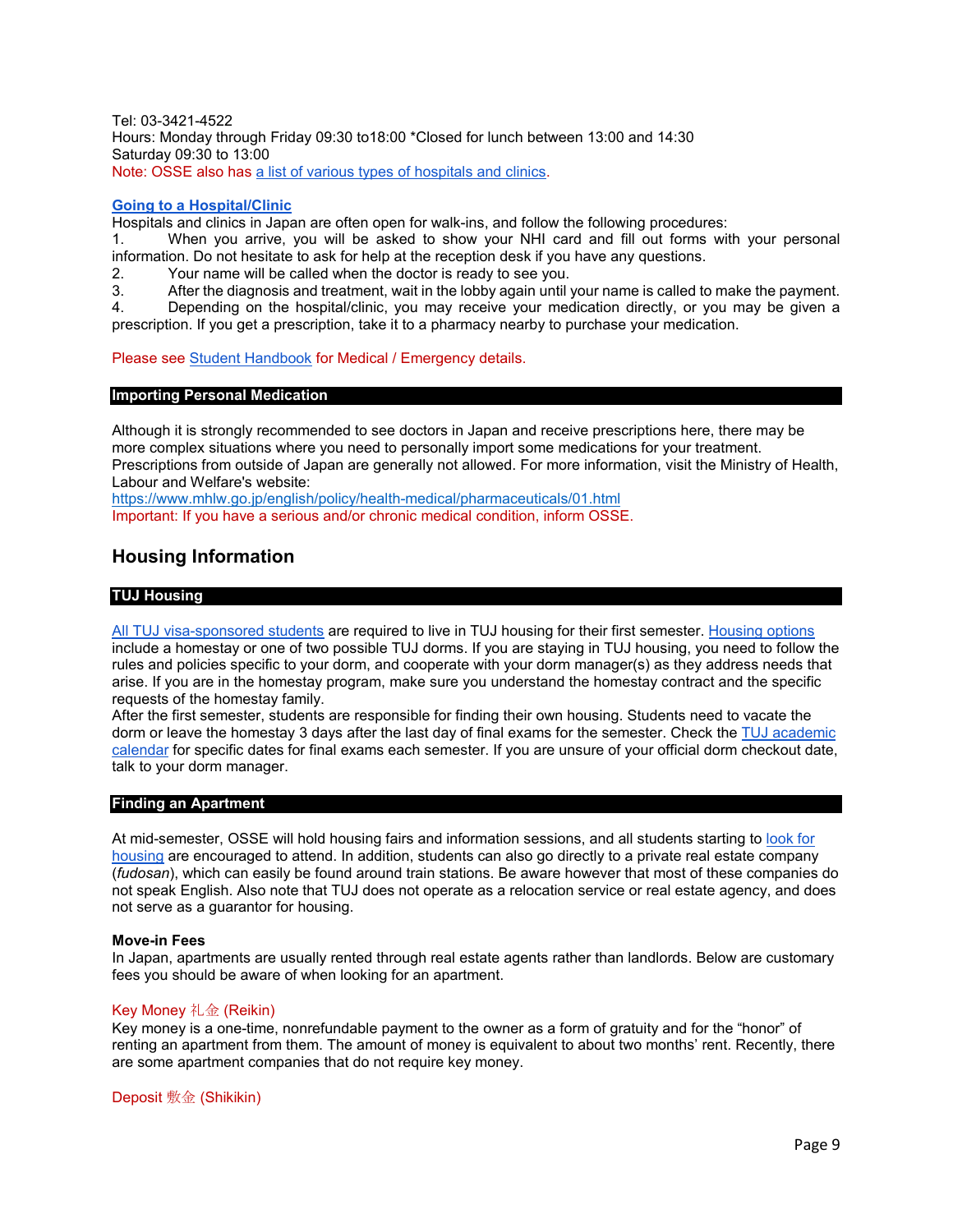The deposit acts as a guarantee for the owner. It may be used to cover costs arising from problems during the tenants' occupancy, the cost of repairing or refurbishing rooms after the tenant vacates the property, insurance against unpaid rent, etc. The deposit is paid at the beginning of the occupancy, and the amount left over after subtracting necessary fees such as room cleaning and repairs, and depending on the owner's practices, may be refunded to the tenant. This amount of money is usually equivalent to about one or two months' rent.

#### Other Fees

Additional fees can include things such as maintenance fees, agency fees, fire insurance, contract renewal fee (usually one months' rent; payable when renewing the rental contract after two years), etc. For details on any other types of payments necessary for the contract, check with the landlord or the real estate agency before you sign any contract.

#### **Guarantor**

When you rent an apartment or mansion (a type of apartment in Japan), you need a guarantor. You are responsible for finding your own guarantor and TUJ CANNOT under any circumstances act as your housing guarantor. Some apartment and real estate companies can recommend guarantor agencies, or provide their services as part of the contract.

#### **Emergency Contact**

Some real estate companies may also require you to list an "Emergency Contact" in case they are unable to reach you. TUJ staff and faculty are NOT contractually permitted to act as emergency contacts for students. However, TUJ as an institution may be listed provided you are enrolled in the university.

#### **[Additional Information](https://www.tuj.ac.jp/ug/student-services/housing/faq)**

Sometimes students run into problems because they are unaware of the customs and conditions of renting real estate in Japan. For the most part, this arises from simple misunderstandings, yet some landlords who have had trouble once with international students may no longer be willing to rent to them. You are advised, therefore, to keep the following things in mind when renting accommodations:

- Permission from the landlord/real estate agency is absolutely necessary when persons other than those covered by the contract live in the room.
- Once the contract has been signed, rent and any key money paid will not be refunded even when you change your mind and decide not to take the room. Rent in Japan is paid on a monthly basis, one month in advance, which is usually due by the last day of the month to cover the following month's rent.
- Garbage collection days and hours vary, depending on the area you live in. Signs in the neighborhood inform residents about the weekdays on which type of garbage is collected. Make sure you follow the instructions.
- Japanese apartments/houses are not made for walking in with your shoes on. Respect these customs while living in Japan.
- Due to the close proximity of Japanese accommodations, it is important to always keep in mind those living around you. Try not to start the laundry machine late at night, and also be aware of the volume of your TV and/or music player.

#### OSSE Housing Advisor

If you have any questions about moving or searching for an apartment, contact the OSSE Housing Advisor (osse@tuj.temple.edu).

#### <span id="page-11-0"></span>**Moving**

#### **Moving Guidelines**

The following are general guidelines of things you must do before you move. Consult your landlord or real estate agency for details. If you are moving out of TUJ housing, be sure to follow steps #4 – 8 and consult your dorm manager or homestay coordinator if needed. Notify the realtor and the landlord at least one month before you intend to move. Most places will charge you for the next month's rent if you do not give them at least one month's notice.

1. Contact the city/ward office to arrange for the disposal of large-scale garbage such as household furniture, futons, etc. According to Japanese law, air-conditioners, TVs, washing machines, refrigerators, and computers cannot be disposed of as large-scale garbage. Contact the shop where the appliance was purchased, electronic stores, or the manufacturer to arrange for disposal. In all cases, a disposal fee will be charged.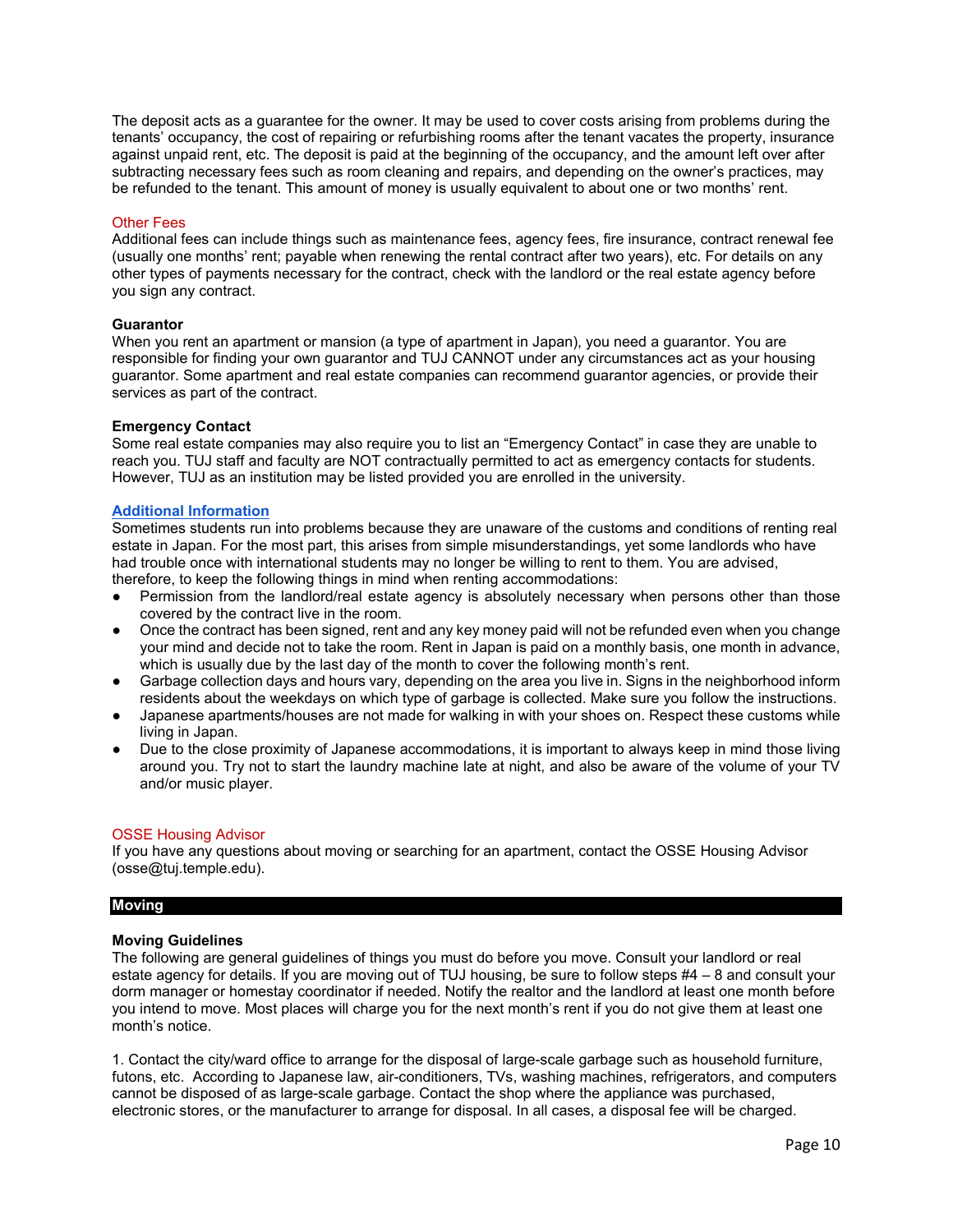2. Arrange a date with your landlord or real estate agency for a room check. If the room is damaged in any way, the repair fees will be deducted from the deposit (*shikikin*).

3. Stop electricity, gas and water with each company.

4. Submit a notice of your address change to your current ward office and post office. Redirection service: [https://www.post.japanpost.jp/service/tenkyo/index\\_en.html](https://www.post.japanpost.jp/service/tenkyo/index_en.html)

5. Notify your cell phone company, bank, etc. of your new address.

6. Report your change of address to your new ward office and re-apply for National Health Insurance (NHI) with your new ward office.

7. Log into TUportal and use Self-Service Banner (SSB) to [update your address with TUJ.](https://www.tuj.ac.jp/sites/japan/files/ssb-personal-info-update-manual.pdf)

8. Submit photocopies of [your updated residence card](https://tuportal6.temple.edu/group/japan/osse-residence-card-page) to the OSSE Visa Coordinator (visa@tuj.temple.edu).

# **Moving Companies**

The cost of moving varies greatly depending on the company, so it is recommended that you plan in advance and get multiple estimates to compare. TUJ does not endorse or recommend any of the companies below..

- Akabo: www.akabou.jp/
- Yamato:<https://www.008008.jp/en/>
- Transporter Tokyo:<http://transporter-tokyo.com/en/>
- Tokyo Helping Hands:<http://tokyohelpinghands.com/>
- Tokyo Happy Move:<https://www.tokyohappymove.com/>

#### <span id="page-12-0"></span>**Leaving Japan**

If you are leaving Japan for good, please complete steps #1 – 6 under the Moving Guidelines, as well as the following.

- 1. Settle electricity, gas, water and other utility bills by contacting the respective companies several days before moving out. TUJ will NOT take responsibility for any unpaid bills.
- 2. Cancel your cell phone company and let them know that you will be leaving the country.
- 3. Close bank accounts and make sure all debts are paid (especially those that have been arranged for automatic deduction of utility bills from bank accounts). When closing your account, you will need (1) Residence Card (2) personal seal (*inkan*) (if used when opening the account), and (3) bankcard/passbook.
- 4. Submit a moving-out notification (*tenshutsu-todoke*) to your local ward office before leaving Japan.
- 5. Cancel your National Health Insurance (NHI) at your city/ward office. The NHI expiration date will be modified by the office to be valid until your departure. Be sure to bring your (1) NHI card, (2) a document such as an airplane ticket showing the date of departure from Japan, and (3) cash (If you have any outstanding fees).
- 6. Return your Residence Card directly to the immigration inspector at the airport or port of departure. Failure to do so may result in complications when re-entering Japan in the future.

# <span id="page-12-1"></span>**Information for Visa-sponsored Students**

Contact the OSSE Visa Coordinator at [visa@tuj.temple.edu.](mailto:visa@tuj.temple.edu) for any questions related to your student visa.

#### <span id="page-12-2"></span>**Visa Holds and Related Sanctions**

Failure to comply with these regulations and procedures may result in the imposition of a fine and/or withdrawal of your visa sponsorship, and will result in a visa-hold being placed on your student account at TUJ. A visa-hold will prevent you from registering for courses, and receiving transcripts, certificates, or a diploma. In order to remove a visa-hold on your account, you need to pay any fines assessed, provide the documents requested, and complete any related [Student Code of Conduct](https://www.tuj.ac.jp/ug/student-services/tuj-policies) disciplinary procedures. Fines for failure to timely file visarelated documents, as noted below, will be assessed as follows: (1) First Violation: ¥10,000; (2) Second Violation: ¥20,000; (3) Third Violation: ¥30,000.

TUJ may institute Student Code of Conduct proceedings following any visa violation. Irrespective of any Student Code of Conduct proceeding, TUJ will presumptively withdraw sponsorship of any visa following the third violation.

#### <span id="page-12-3"></span>**Disclosure of Criminal Activity in Japan**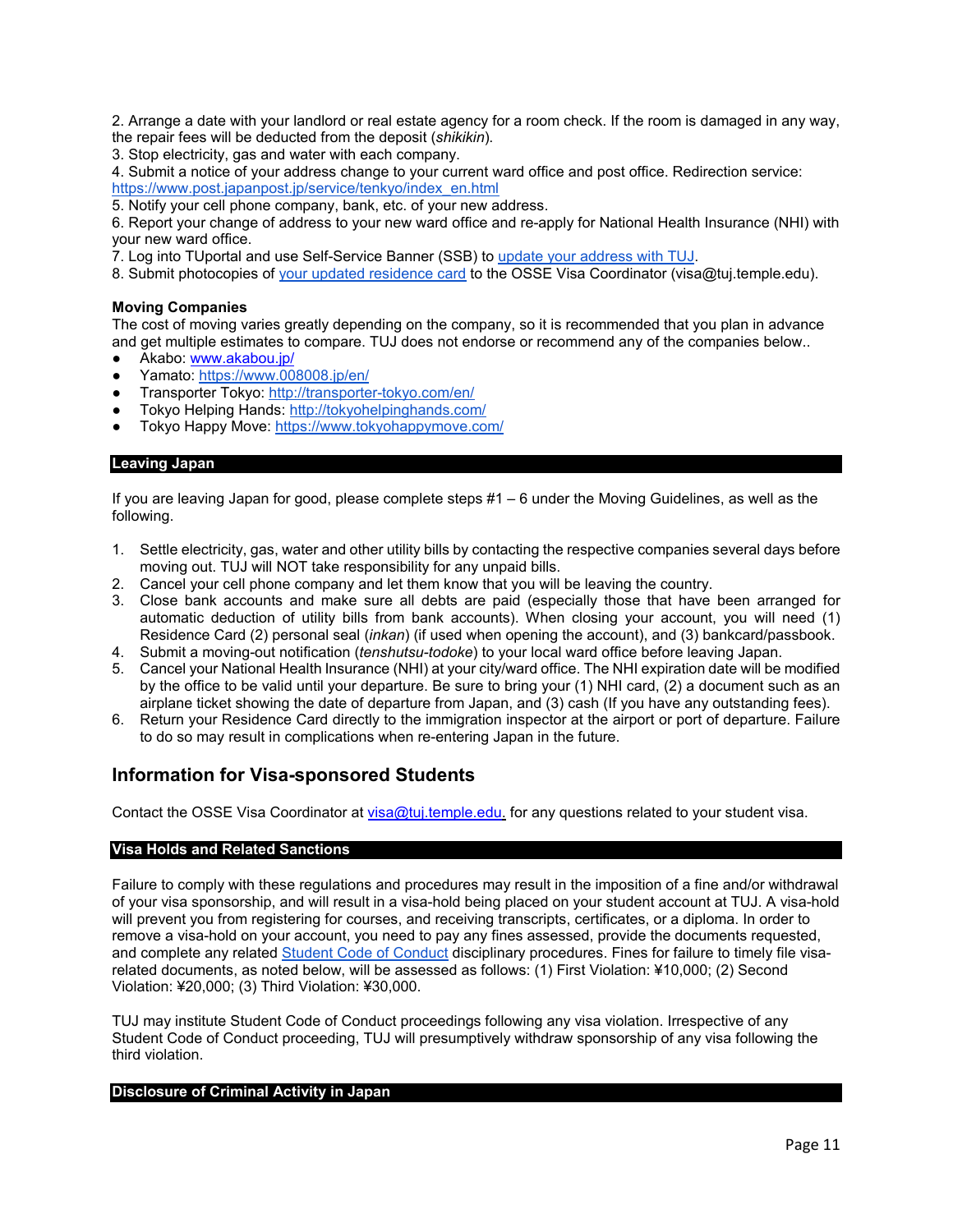# **Getting [Arrested](https://tuportal6.temple.edu/documents/627136/0/%E5%9C%A8%E7%95%99%E3%83%9E%E3%83%8B%E3%83%A5%E3%82%A2%E3%83%AB%28%E8%8B%B1%E8%AA%9E%29.pdf/ad08d210-c8e8-5c6b-e45e-be304cecf0e7?t=1630566285635)**

If you reside in Japan on a TUJ-sponsored visa and are arrested, you must report this to OSSE. TUJ is unable to represent you or assist you with the police; however, once the alleged violation of Japanese law has been resolved by the Japanese authorities, TUJ will need to review the matter and determine what Code of Conduct or visa-related actions, if any, need be taken.

# **Illegal Drug Possession**

Penalties for possessing, using, or trafficking in illegal drugs are severe, and convicted offenders can expect long jail sentences and fines. The possession and/or use of any drugs including but not limited to cannabis (marijuana), narcotics, psychotropic drugs, opium, stimulants, thinners, and MDMA are strictly prohibited. By law in Japan, violators will be arrested and prosecuted as criminals, and will receive severe punishment that could include imprisonment and deportation.

Do not bring, purchase, or use illegal substances in Japan.

#### <span id="page-13-0"></span>**The Residence Card**

A [Residence Card](https://tuportal6.temple.edu/group/japan/osse-residence-card-page) will be issued to newly arriving foreign nationals who intend to reside in Japan for more than 3 months.

#### **Your Residence Card**

- This card is your main identification card while in Japan.
- You are legally required to carry your Residence Card at all times. You may be sentenced to a fine of up to 200,000 yen if you fail to carry it.
- You must show your residence card to the police or immigration officers, when you are asked. Refusing to show your Residence Card is punishable by imprisonment for not more than a year or a fine not exceeding 200,000 yen.



- You have to re-apply for a new card at the Immigration Bureau within 14 days if you lose your Residence Card. If you fail to do so, you could face imprisonment or a fine.
- If you fail to give notification of your address or submit a false notification, your resident status may be revoked.
- If you are sentenced to imprisonment for false notification, you may be deported.

#### Important Notes

- When you finish your studies at TUJ and leave Japan, you must return your Residence Card to the immigration inspector at your departure airport. Failure to do so may result in complications when re-entering Japan.
- Students need a Residence Card when applying for work permission.
- If any changes are made to your Residence Card, you must submit copies of both sides of the revised card to the OSSE within 14 days.
- You need to notify the Immigration Bureau if any personal information on your passport changes (name, nationality, date of birth or gender), or if you transfer to/from another school.

#### **Your First Residence**

When your Residence Card is issued, you must bring the following to your ward office/city hall to register your place of residence within 14 days of moving into your new place of residence: a) passport, b) Residence Card, c) address in Japan, and d) application form.

#### **When You Move**

If you move to a new location, report to the Residents Section (住民課 *Jumin-ka*) of your old AND new ward/city offices within 14 days of moving to a new address:

- 1. Go to your OLD Ward/City office
	- 1) Request a certificate of moving out (転出証明書 *Tenshutsu-Shomeisho*)
	- 2) Cancel your National Health Insurance 国民健康保険 (*kokumin kenko hoken)(* NHI)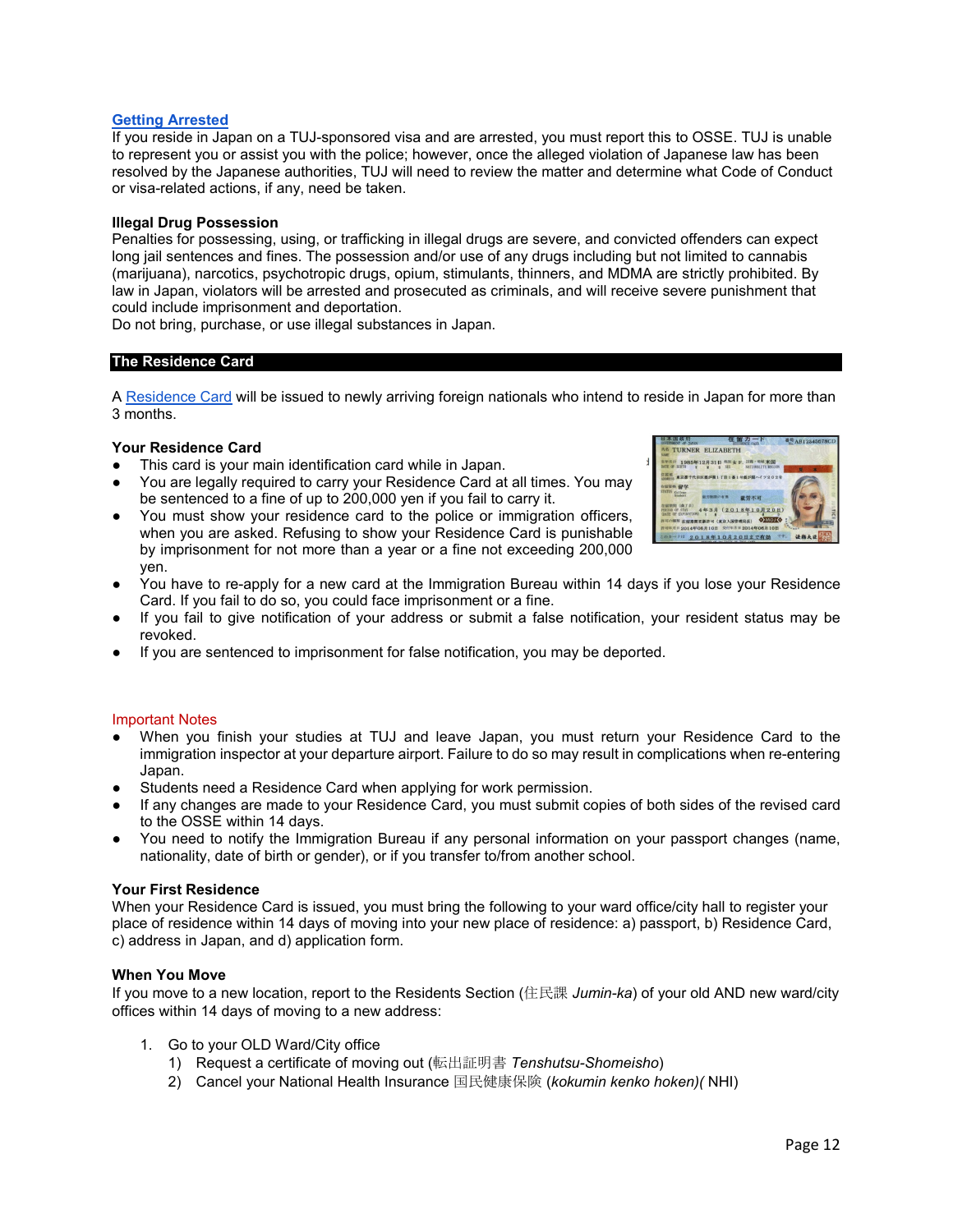- 2. Go to your NEW Ward/City office
	- 1) Register your new address, take the certificate of moving out (転出証明書 *Tenshutsu-Shomeisho)*  with you.
	- 2) Re-apply for National Health Insurance 国民健康保険 (NHI) and the premium discount (if applicable) at the same time you register your place of residence at your city/ward office. Be sure and ask for the discount on your premium if you have no or low income in Japan the previous year.

## **Re-issuance of a Residence Card**

You need to re-apply for a new one at Immigration within 14 days of damaging, stolen or losing your card. You need to :

- 1) go to the nearest police station or police department to submit a "Report of Stolen Property" or "Report of Lost Articles."
- 2) Bring the report of loss/theft certificate issued by the police department, your passport, and a passportsized photo (4cm x 3cm) with you when you go to Immigration.

# **A Certificate for Status of Residence (Jumin-hyo)**

A Certificate of Status for Residence (住民票 Jumin-hyo) is a document that proves the validity of the registration information on your Residence Card. A copy of your Certificate for Status of Residence can be issued at your local ward office upon request for a small fee (300 – 350 yen per copy). Some paperwork in Japan will require this document. Make sure to take your Residence Card when you go to your local ward office.

# <span id="page-14-0"></span>**Your Status and Full-time Enrollment Requirement**

If you are on a student visa, your status is "Student," which means the Immigration Bureau of Japan expects your main purpose for being in Japan is **to study**. The Immigration Bureau of Japan expects all those on "Student" visas to be (1) **enrolled and attending school full time**, (2) earning full-time credits every semester, and (3) **making steady progress towards completing their studies**. As a result, TUJ's discretionary visa sponsorship is premised on steady progress towards degree completion. For undergraduate students, full-time enrollment is defined as 12-18 credits for spring and fall semesters and 9 credits for summer semester. **These requirements can only be met by enrolling in courses offered at TUJ. Online courses from Main Campus do not fulfill this requirement except for those who are registered for the Computer Science 2 + 2 Program.** Visa-sponsored students who are not taking classes during the summer semester must leave Japan and remain outside of Japan for the duration of the semester.

#### <span id="page-14-1"></span>**Academic Progress**

To satisfy Immigration requirements, it is TUJ policy that all students on student visas must be making steady progress to earn a degree within 4 years (less if you are a transfer student) by taking courses that are required for your degree and by earning satisfactory grades in those courses. When you apply for a landing permission extension ("visa extension"), the Japanese Immigration Bureau may contact TUJ to confirm your academic progress with the expectation that you have earned at least 62 – 64 credits over a 2 year period. Taking summer semester off, requesting a reduced course load, or having multiple course withdrawals or failing grades will slow your academic progress and may therefore generate problems with your visa extension application.

The university monitors your academic progress every semester to ensure you are completing credits and are on track to earn your degree. Poor academic progress will be flagged and you will receive a warning from the university. Poor academic progress is deemed to be earning 8 credits or less in fall or spring semester, and 5 credits or less in the summer semester. Students granted permission to take a reduced course load for less than 8 credits in the fall or spring, or 5 credits in the summer, are required to earn all attempted credits for that semester.

#### **Withdrawing From a Course**

As long as you are registered for a full course load by the end of the drop period and earning at least 9 credits in the fall and spring semesters and 6 credits in the summer semesters, you are allowed to subsequently withdraw from a course and not violate the full-time enrollment requirement. However, in order to maintain steady academic progress and complete 62-64 credits over a 2-year period, you are strongly encouraged to make up for the lost credits in a future semester.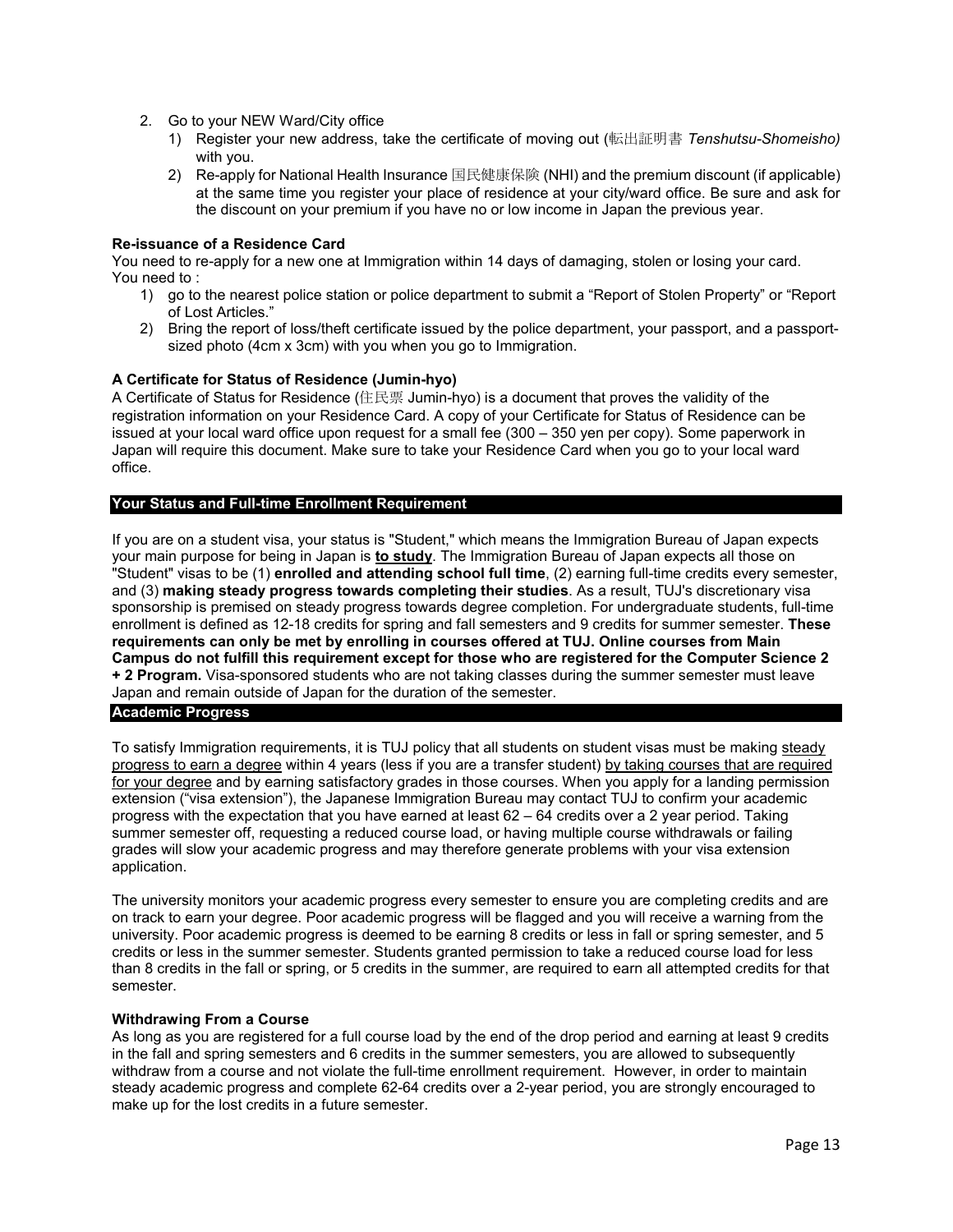# **Leave of Absence or Summer Off**

If you need to take a semester off, you may apply for a Leave of absence (LOA) for the fall or spring semesters, or submit a Summer Off Request Form for the summer semesters. Be sure to review graduation requirements and course availability in advance and develop an academic plan that enables you to retain steady academic progress and avoid problems at the time of your visa extension.

If you are taking a leave of absence (LOA) for more than one semester (including a summer off), you are strongly encouraged to cancel your visa when you leave Japan and re-apply for a student visa from outside of Japan. Consult with the visa coordinator concerning LOA and your visa before you leave Japan.

## **Graduation, Delayed Graduation and Changes in Academic Program**

Japanese Immigration expects all visa-sponsored students to earn a bachelor's degree and graduate in a timely manner (within four years; less for transfer students). Students who are making poor progress towards degree completion and who fail to complete the program within four years will be requested to provide the Immigration Bureau with documentation explaining the reason(s) for not completing the program. Visa renewal is at the sole discretion of the Japanese Immigration Bureau and TUJ has no control over their decisions and how those decisions may affect the student.

Students in their last semester of study before degree completion who are unable to earn the required credits to graduate may be granted one additional semester of visa sponsorship in order to finish their degree. Extending visa sponsorship is also discretionary, and the request for visa sponsorship extension will be thoroughly reviewed. TUJ will not support a visa beyond this semester extension regardless of circumstances.

Students who have [applied for graduation](https://www.tuj.ac.jp/ug/academics/policies-and-procedures/policies/graduation-procedure.html) and are able to earn a degree in the semester they have applied for graduation must graduate. **Students considering altering their desired academic program by adding a major, minor or certificate must declare those changes BEFORE applying for graduation**. If they alter their desired academic program after they have already applied for graduation, TUJ will continue to sponsor their student visa for only one additional semester, and in such case only if their then-current landing permission remains valid for the duration of the delayed graduation semester. TUJ will not support a visa extension in a delayed graduation semester for students who have altered their academic program after applying for graduation regardless of personal circumstances. Students with GI Bill benefits who have remaining benefits they want to use or students wanting to retake courses to improve their GPA are not valid reasons for delaying graduation.

#### **Maintain a Minimum 2.0 GPA**

All TUJ visa-sponsored students are required to maintain a minimum 2.0 cumulative GPA. If the curriculum is too difficult, consult with the Academic Advising Center or the Teaching & Learning Center for study guidance immediately. Should your cumulative GPA fall below 2.0, you will receive an official warning from the visa coordinator. If you continue to perform poorly, the university may withdraw sponsorship of your visa.

#### Important Notes

- 1. Initial and ongoing visa sponsorship by TUJ, including landing permission extension, is discretionary and is premised on steady progress to degree completion. TUJ, at its sole discretion, may withdraw visa sponsorship and/or decline to sponsor extensions of visas/landing permission. Grounds on which TUJ may withdraw or decline to continue visa support may include, without limitation, poor academic results, poor progress towards completing degree requirements, failure to comply with visa policies and procedures, or issues regarding conduct under the Student Code of Conduct.
- 2. If you are not enrolled as a full-time student, TUJ reserves the right to place a visa-hold on your account and to file a report with the Immigration Bureau. A visa hold will prevent you from registering for classes online and from receiving your grades, transcripts, and diploma.
- 3. TUJ will provide an official warning to students who fall below a 2.0 cumulative GPA or otherwise are not making reasonable progress, and may place such students on probation for a semester. If a student cannot meet the conditions set forth in the probation period, TUJ will withdraw visa sponsorship.

#### <span id="page-15-0"></span>**Reduced Course Load Request**

Visa-sponsored students are expected to register as full-time students every semester; however, only in very limited circumstances are students allowed to take less than a full-time course load. If you believe you have a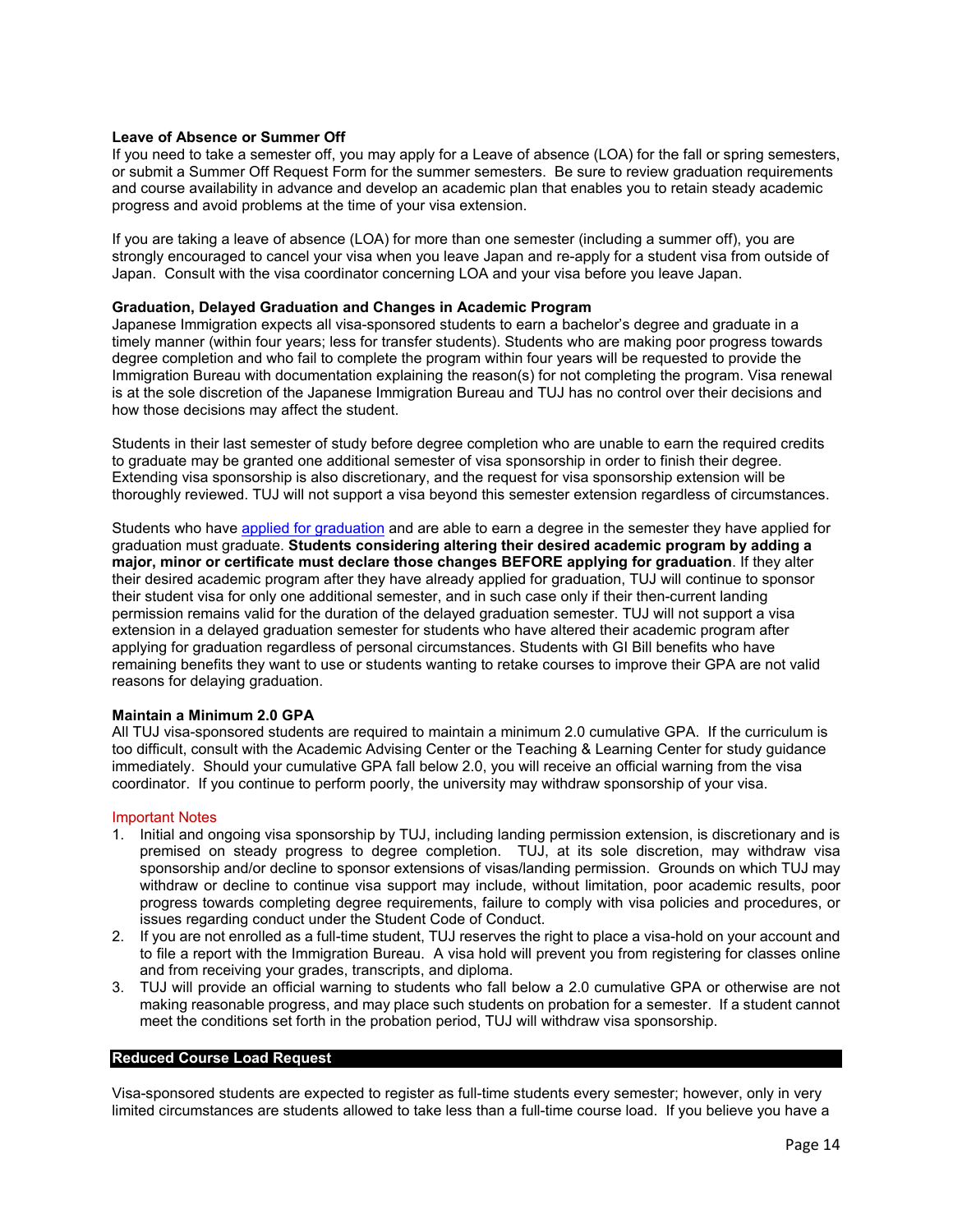legitimate reason for taking fewer than the required number of credits for a full course of study, you may petition for a reduced course load to be reviewed by the administration. In order for the petition to be considered, you must be in good academic standing and provide a doctor's current documentation if petitioning due to health-related issues or a disability. Students who are graduating and can meet the graduation requirements with less than 12 credits are still required to submit a reduced course load request.

To apply for a reduced course load, fill out the Reduced Course Load Request Form that is sent to you by email. Complete and submit this form with any other supporting documentation you believe should be considered to the Visa Coordinator in OSSE no later than 16:00 of the last day to add a course. A response to your request will be sent to your TUmail account by the Visa Coordinator.

Due to strict immigration policy regarding full-time enrollment, TUJ does not allow students to take a permanently reduced course load regardless of disability, illness, or circumstances. If you are requesting a reduced course load due to disability or health-related issues, you must submit a new letter from your doctor along with a Reduced Course Load Request Form to OSSE every time you apply for a reduced course load.

Note that a fine for failure to timely file reduced course load-related documents will be assessed as described above in the Visa Holds and Related Sanctions section.

#### <span id="page-16-0"></span>**Part-time Work Permission**

Students on a student visa may apply for work permission (資格外活動許可 *Shikakugai Katsudo Kyoka*) – "Permission to engage in activity other than that permitted under the status of residence previously granted."

#### **Regulations and Limitations**

Visa-sponsored students can obtain permission to work only when they are ENROLLED in classes during the current semester and only when it is clear that working is not adversely affecting their studies. If you are not enrolled in classes, you are NOT permitted to remain in Japan and work; you must leave Japan and remain outside of Japan for the entire semester in which you are not enrolled; this includes the summer semesters. If you are not enrolled in classes either in the current or next semester, you are NOT permitted to remain in Japan and work. Likewise, if you are not enrolled in classes for the summer semester, you are not permitted to remain in Japan and work in the summer.

After you obtain work permission, you may work up to 28 hours per week during the semester in which you are enrolled and up to 40 hours (8 hours a day) during the break in between semesters in which you are enrolled. This application process usually takes about three weeks, but it may take longer depending on the Immigration Bureau's workload. The work permit is a sticker placed in your passport and a stamp placed on the back side of your Residence Card. Your employer may request a copy for their records. The same work permit can be used in different work places and is valid for the duration of your landing permission (period of stay on your Residence Card). The work permission expires on the same day as your landing permission's expiration date. TAs, RAs and student workers with on-campus jobs under a direct contract with TUJ do not require a work permit.

#### **Prohibited Places of Employment**

Students must not engage in any work related to the adult entertainment industry including, but not limited to, night clubs, hostess clubs, *pachinko* parlors, adult-entertainment internet businesses, escort services, and telephone-based dating services. More specifically, you may not DJ, work as a doorman/bouncer, create video/films for nightclubs, or engage in ANY work activity (even dish-washing) in any industry mentioned above. It is STRICTLY PROHIBITED.

#### **Freelance Jobs**

You are permitted to do freelance work; however, you are permitted to work only for a maximum of 28 hours per week during the semester in which you are enrolled and 8 hours per day/40 hours per week during the break in between semesters in which you are enrolled. You will need to be able to prove that you are working within the guidelines if the Immigration Bureau of Japan or the university asks.

#### **Application Procedure**

1. Visit the Tokyo Regional Immigration Bureau and submit these documents: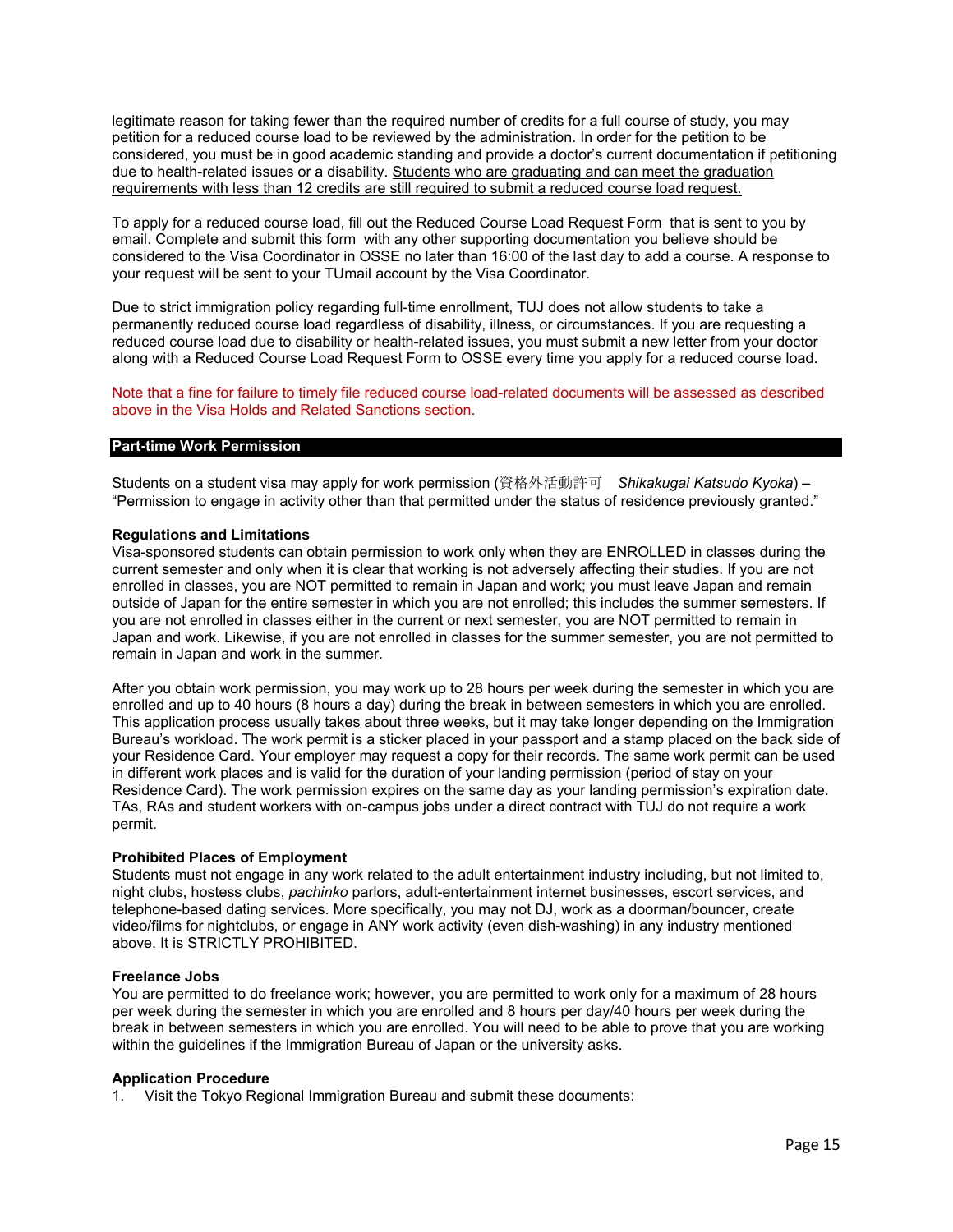- [Working Permission Application Form](https://tuportal6.temple.edu/documents/627136/788697/Work+Permit+Application+Form.xlsx/b4ff0118-55cb-762d-6ec6-f76011bb2532?t=1631345050063)
- Residence Card
- Copy of your passport showing a) your personal information and b) "Landing Permission" stamp
- Your original passport
- 2. Pick up the permit at the Immigration Bureau. The Immigration Bureau will send you a postcard notifying you that your permit is ready. Take the postcard along with your Residence Card and passport to Immigration to receive your permit.
- 3. Give a copy of your work permit to your employer.

# <span id="page-17-0"></span>**Traveling Abroad / Re-entry Permit**

When you travel abroad, you will need to check boxes that state "within one year" and "1. I am leaving Japan temporarily and will return." on the Embarkation Card for Re-entrant. This card is available at the passport control section at the airport. You must fill out this card and present it with your Residence Card to the immigration officer.

#### Important Notes

- If you are planning to stay abroad for more than one semester, you will need to apply for a Certificate of Eligibility from abroad to obtain a new student visa. For the application procedure, contact the Visa Coordinator (visa@tuj.temple.edu).
- Inform the Visa Coordinator of your contact information, departure date, and expected return date if you intend to take an LOA.
- If you have a re-entry permit when you leave Japan, keep your Residence Card with you and do not surrender it to the immigration officer at the airport.

# <span id="page-17-1"></span>**Leave of Absence (LOA) and Summer Off**

#### **Fall/Spring Semester LOA**

If you do not intend to take courses at TUJ during the coming fall and/or spring semester, then you must:

- 1. Submit a Leave Of Absence application on TUportal before you leave Japan or, if you left Japan, no later than 17:00 of the last day to drop a course for the semester you will be on leave at the latest.
- 2. Submit contact information, departure date, and expected return date to the Visa Coordinator by email (visa@tuj.temple.edu) before you leave Japan. Without this information, your status may be incorrectly reported to the Immigration Bureau.
- 3. Leave Japan within 30 days of the last day of the semester before you take your leave of absence, or within 30 days of the day you submit the Undergraduate Leave of Absence Petition (whichever date is later). **You must leave Japan and remain outside of Japan for the duration of the semester(s) for which you are taking an LOA.**
- 4. At the beginning of the semester after you return from your LOA, visit the OSSE with your passport by 17:00 of the last day to drop a course for that semester. The Visa Coordinator will verify your exit and re-entry stamps to confirm your compliance with LOA policies; specifically, that you indeed left and returned to Japan as directed.

#### Important Note

Depending on your landing permission's expiration date and/or when you intend to return to TUJ, you may be able to return on your current visa status or you may need to apply for a new student visa by following the TUJ visa application process. Consult the Visa Coordinator regarding your particular situation before you submit your LOA application.

#### **LOA Extension**

If you wish to extend your LOA, you must resubmit the LOA application on TUportal and notify respective departments including OSSE (See section below.)

Note that a fine for failure to timely file LOA-related documents will be assessed as described above in the Visa Holds and Related Sanctions section.

#### **Returning to TUJ After Being Away for More Than One Semester**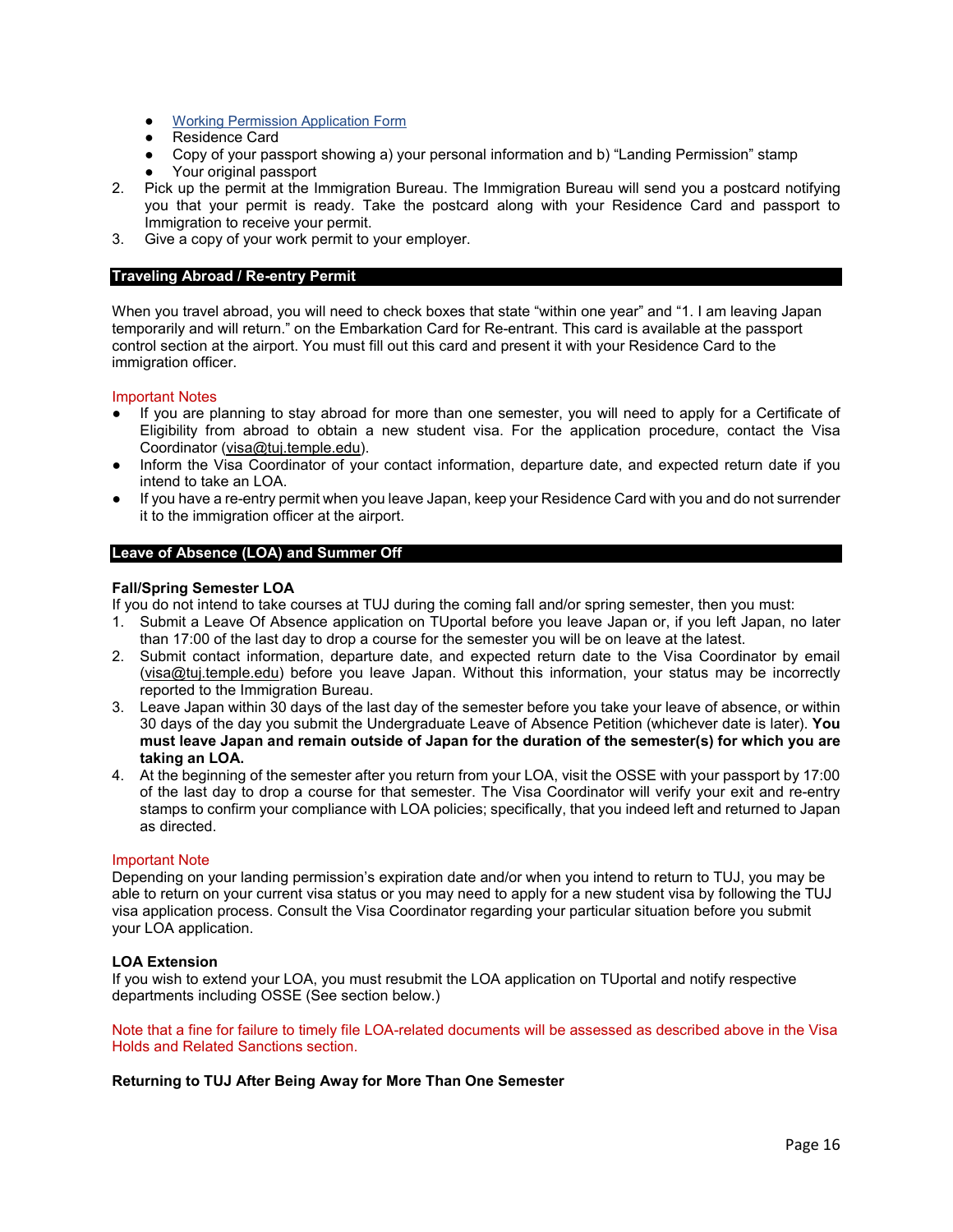If you take an LOA from TUJ for any reason, you must consult with the Visa Coordinator (visa@tuj.temple.edu) prior to your exit from Japan regarding procedures for exiting and re-entering Japan. By checking your passport and Residence Card, the Visa Coordinator can clarify your visa status before you leave TUJ. It may be possible for you to keep your current visa status and re-enter Japan, or you may need to apply for a Certificate of Eligibility for a new student visa. To avoid having to pay for a new visa application unnecessarily, contact the Visa Coordinator before leaving Japan.

To re-enter Japan, you must first check with the Academic Advising Center (aac@tuj.temple.edu) to confirm that you are academically eligible to return to TUJ. After all departments conclude your academic eligibility, the OSSE will send you confirmation.

In the event you require a new student visa, application and processing can take up to 90 days, so you must contact the OSSE well in advance of your proposed return. The application procedure and deadline will be the same as when new students apply for a Certificate of Eligibility for their student visa. The required documents will be the same, as will the visa application processing fee of ¥20,600.

The application form for a Certificate of Eligibility for a student visa and explanation of the other required documents are available online:<https://www.tuj.ac.jp/ug/visa/apply/process-and-documents.html> You must adhere to the visa application deadline for the semester that you intend to return to TUJ.

# **Summer Off**

**You must leave Japan if you are not enrolled at TUJ.** If you do not intend to take courses at TUJ during the summer semester, but plan to return to TUJ for the fall semester, you must do the following:

- 1. Submit a completed Summer Off Request Form to the Visa Coordinator (visa@tuj.temple.edu) no later than 17:00 of the last day of the spring semester.
- 2. Leave Japan within 30 days of the last day of the spring semester. Keep your Residence Card and National Health Insurance Card with you when you exit Japan. You are not permitted to re-enter Japan mid-summer; you must remain outside of Japan until 30 days before the start of the fall semester.
- 3. Visit the OSSE with your passport by 17:00 of the last day to drop a course for the fall semester. The Visa Coordinator will verify your exit and re-entry stamps to confirm your compliance with summer LOA policies; specifically, that you indeed left and returned to Japan as directed.

#### **Important Note:**

You will continue to be charged for National Health Insurance (NHI) as long as your student visa is valid. Therefore, you will have to pay for NHI for the entire summer as well. Before your departure from Japan,if under a student visa, you will need to inform your local ward office of your absence.

Note that a fine for failure to timely file Summer Off-related documents will be assessed as described above in the Visa Holds and Related Sanctions section.

#### <span id="page-18-0"></span>**Extending Period of Stay**

# **Visa – Landing Permission**

When you use your student visa to enter Japan, a "landing permission" (*Jyoriku Kyoka*) stamp is placed in your passport. This landing permission shows how long you are allowed to stay in Japan with your current visa status (as a "Student"). Your landing permission may be valid for one year or up to two years and three months. You must check and be aware of the expiration date of your landing permission. Your landing permission expiration date will also be written on your Residence Card as "period of stay (date of expiration)."

You must apply for an extension at the Immigration Bureau before your landing permission expires. Landing permission extension (*Zairyu Shikaku Koshin Kyoka*) applications can be made starting 90 days prior to expiration. You will need TUJ's endorsement on your landing permission extension application materials. Background checks for visa and landing permission extensions take a considerable amount of time, prepare all of the required materials and then make an appointment with the Visa Coordinator at [visa@tuj.temple.edu](mailto:visa@tuj.temple.edu) **no later than 30 days prior to your landing permission's expiration date**.

#### Important Notes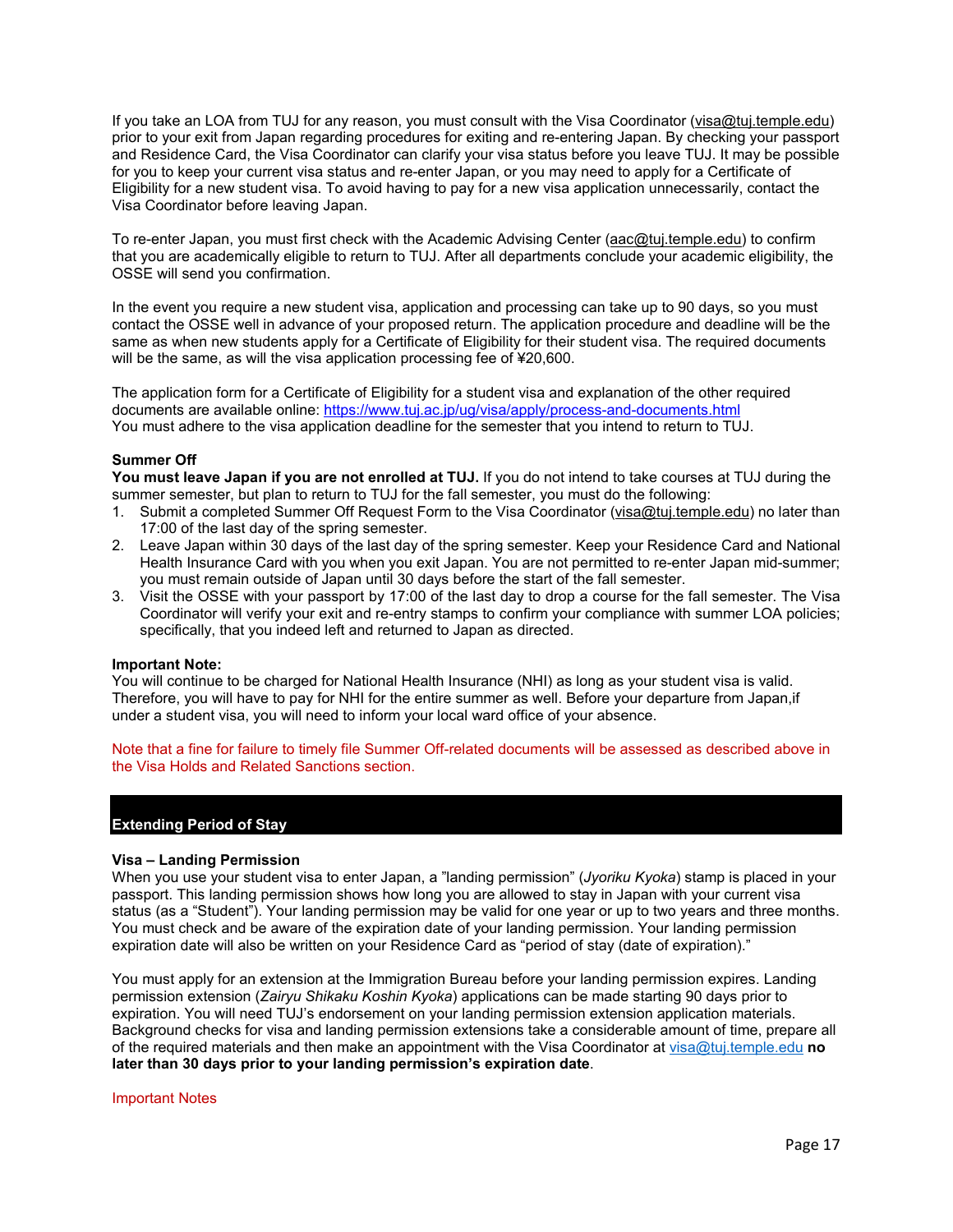- If you plan to travel abroad, you must return to Japan prior to the expiration date of the landing permission or obtain an extension in advance. You are strongly encouraged not to travel until after your landing permission application is completed and approved by the Immigration Bureau of Japan.
- If you leave Japan without extending your landing permission and it expires while you are outside of Japan, you will be unable to re-enter Japan as a "Student" and must re-apply for a new student visa from outside of Japan. **You will not be permitted to extend your landing permission from outside of Japan.** Consult with the Visa Coordinator concerning extensions and changes to your visa or landing permission well in advance of their expiration dates.
- If you have a work permit, it is issued under your current landing permission and expires when your landing permission expires. You may apply for an extension of your work permit at the same time you apply for your landing permission's extension.
- Staying in Japan even one day past your landing permission's expiration date is considered **"overstaying"** and a violation of Japanese law and TUJ visa policy. Pay close attention to your visa and landing permission expiration dates.

Note that a fine for failure to timely submit a request for extension of landing permission to the Visa Coordinator will be assessed as described above in the Visa Holds and Related Sanctions section.

# <span id="page-19-0"></span>**General Requirements for Visa-sponsored Students**

As a student on a TUJ-sponsored visa, you must:

- Promptly update with Self-Service Banner when your contact information changes (address, phone numbers, email address, emergency contact information, etc.).
- Any changes in your address must also be updated on your Residence Card within 14 days of moving to a new address.
- Contact the OSSE if you lose or renew your Residence Card
- Check your TUmail regularly for visa and other important information.
- Submit photocopies of both sides of your Residence Card to the OSSE any time you renew it.
- Maintain full-time status.
- Attend mandatory orientations.
- Submit required documents and contact TUJ when you leave TUJ or Japan.

#### <span id="page-19-1"></span>**Changing Status of Residence (Visa)**

If you need to change your status from that of a TUJ-sponsored student visa to a different kind of visa status, consult with your prospective sponsor directly. Once your status is changed, report your new status information to the Visa Coordinator (visa@tuj.temple.edu). If you fail to do so, your status may be incorrectly reported to the Immigration Bureau.

#### <span id="page-19-2"></span>**Withdrawing From TUJ**

If you plan to withdraw from TUJ procedures are below.

- 1. Contact the Registrar's Office to obtain the University Exit Form. Contact each department listed on the form to get their signatures. At OSSE, you will be asked to fill out a form for us to submit to the Immigration Bureau. When you have gotten all of the signatures on the University Exit Form, submit the form to the Registrar's Office and they will update your student record. Complete this process before your last day on campus.
- 2. Follow the procedure on page 15 for Leaving Japan.
- 3. Exit Japan within 30 days: You must leave Japan within 30 days of the last day of your last registered semester, or within 30 days of submitting your University Exit Form if you are withdrawing mid-semester.

Failure to complete this process may result in a hold and/or a fine on your account as well as your status being incorrectly reported to the Immigration Bureau. A hold on your account will, among other things, prevent you from receiving transcripts or other documents from the university.

# **Leaving TUJ Without Leaving Japan**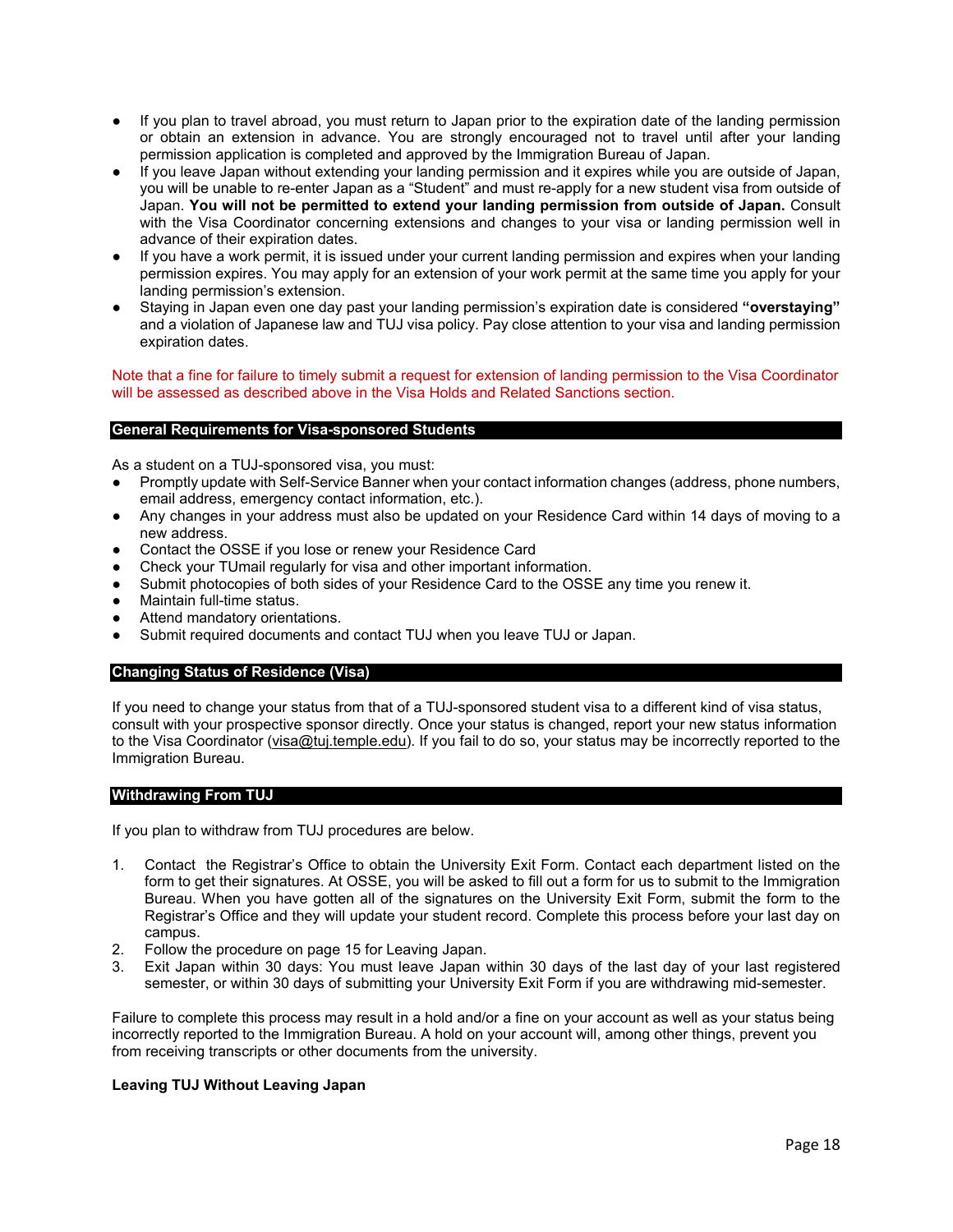If you are transferring to another school in Japan and/or found another sponsor for a visa, you must contact the OSSE and your new sponsor regarding your visa status immediately. TUJ must regularly file reports to the Immigration Bureau regarding TUJ visa-sponsored students' enrollment status. Contact the Visa Coordinator so that you are not reported as out-of-status to the Immigration Bureau.

## <span id="page-20-0"></span>**Directions to the Tokyo Regional Immigration Bureau**

From JR Shinagawa Station, walk 2 minutes to the bus stop. Go out of the ticket gate and head toward Konan Exit (East Exit). Walk to the end (front of escalators) and go left (there will be signs for Immigration. Go down the stairs and take Bus No. 8. Get off at the "Tokyo Nyukoku Kanrikyoku-mae" stop.

- Address: 5-5-30, Konan, Minato-ku, 108-0075
- Tel: 0570-03425
- Open: Weekdays  $-09:00$  to 12:00 and 13:00 to 16:00
- Closed: Weekends and National Holidays
- Website: *<http://www.immi-moj.go.jp/english/soshiki/kikou/tokyo.html>*

# <span id="page-20-1"></span>**Part-time Jobs**

# <span id="page-20-2"></span>**Looking for a Part-time Job**

For students who do not speak any Japanese, finding a part-time job may be difficult. Part-time jobs at TUJ are listed within TUportal. Find "Temple Japan" tab then click ["Job Listings"](https://tuportal6.temple.edu/group/japan/job-listings). Students may also speak to the Career Development Office on the 1st floor for off-campus jobs. In addition to internships, the Career Development Office also releases job ads from companies in the area looking for part-time help. Please note that in order to work a part-time job, visa sponsored students need to obtain work permission (資格外活動許可*Shikakugai Katsudo Kyoka*).

# <span id="page-20-3"></span>**Tax Information**

If you work in Japan, check if your company does the year-end (tax) adjustment 年末調整 (*nen-matsu-chosei*) on your behalf. If not, be sure to keep your certificate of income and withholding tax 源泉徴収表 (*gen-senchoshu-hyo*) that you will receive in January and file it each year in February at your local ward office.

#### **Tax Information Center**

Tel: 03-3821-9070 (English) Hours: Weekdays 09:00 to 17:00 Website[: https://www.nta.go.jp/english/taxes/individual/12011.htm](https://www.nta.go.jp/english/taxes/individual/12011.htm)